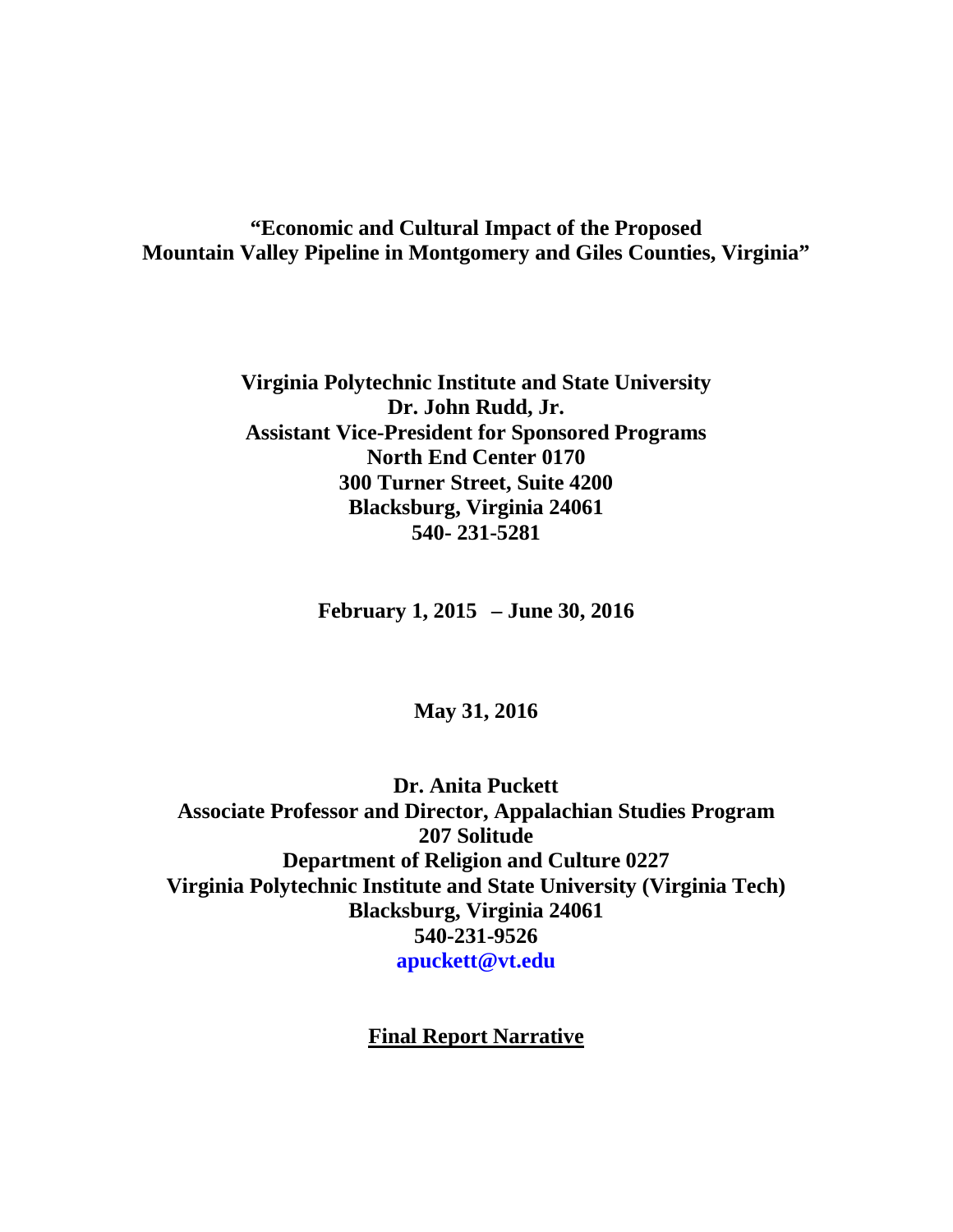# **Table of Contents**

| 1.0 Description of Project                                                                                                                                                                    |                                                                   |  |
|-----------------------------------------------------------------------------------------------------------------------------------------------------------------------------------------------|-------------------------------------------------------------------|--|
| 1.1 Purpose<br>1.2 Background<br>1.3 Fall, Spring, and Summer 2015-2016 Project Goals<br>1.3.1 Research Goals<br>1.3.2 Commission Strategic Goals<br>1.3.3 Appalachian Teaching Project Goals | 3<br>$\overline{4}$<br>$\overline{7}$<br>$\overline{7}$<br>8<br>9 |  |
| 2.0 Activities                                                                                                                                                                                | 9                                                                 |  |
| 2.1 Activities with Community Partners<br>2.2 Research Activities<br>2.3 Social Media or Documentation of Partner Interactions                                                                | 9<br>10<br>$12 \overline{ }$                                      |  |
| 3.0 Project Outcomes                                                                                                                                                                          | 12                                                                |  |
| 3.1 Research Outcomes<br>3.2 Educational Outcomes<br>3.3 Community Outcomes<br>3.4 Community Partner Outcomes<br>3.5 Programmatic Outcomes<br>3.6 Student Outcomes                            | $12 \,$<br>13<br>13<br>14<br>14<br>15                             |  |
| 4.0 Problems Encountered                                                                                                                                                                      | 15                                                                |  |
| 5.0 Program Continuation and Stability                                                                                                                                                        | 17                                                                |  |
| 6.0 Conclusion and Recommendations                                                                                                                                                            | 18                                                                |  |
| 7.0 References                                                                                                                                                                                | 19                                                                |  |
| 8.0 Attachments                                                                                                                                                                               |                                                                   |  |
| A. PowerPoint Presentation for ATP Conference                                                                                                                                                 | 22                                                                |  |
| B. Email Correspondence with Community Partner                                                                                                                                                | 49                                                                |  |
| C. Research Questionnaires                                                                                                                                                                    | 74                                                                |  |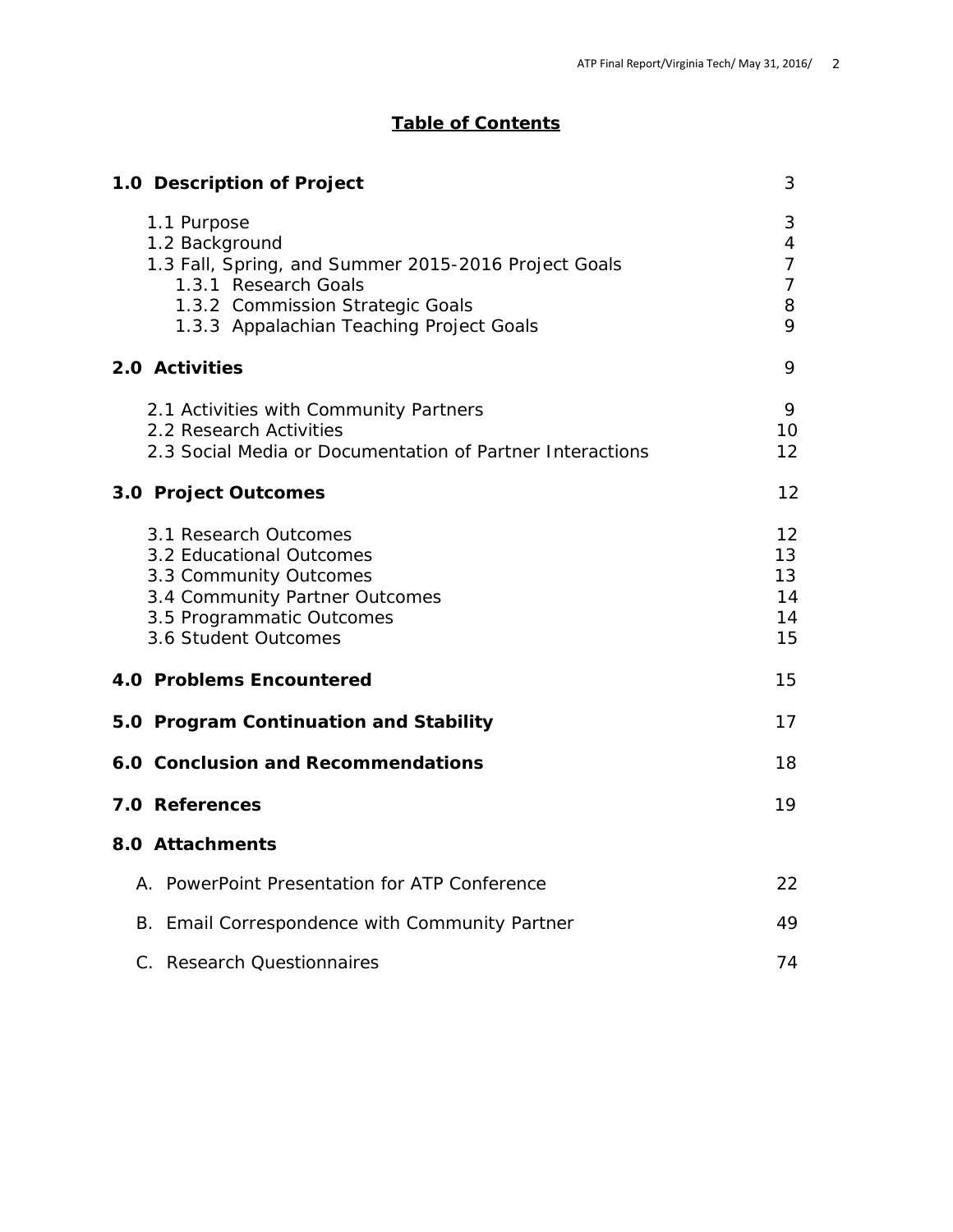Title of Project: \_ Economic and Cultural Impact of the Proposed Mountain Valley Pipeline in Montgomery and Giles Counties, Virginia

 $\overline{\phantom{a}}$  , and the contract of the contract of the contract of the contract of the contract of the contract of the contract of the contract of the contract of the contract of the contract of the contract of the contrac

Grant Period: February 1, 2015 – June 30, 2016

Grantee Name: Virginia Polytechnic Institute and State University

Project Director: Dr. Anita Puckett

## **NOTE: The final report should document that all elements of your institution's individual, approved project proposal have been addressed, in addition to requirements of the Scope of Work (see attached).**

### **1.0 Description of Project:**

#### 1.1 Purpose:

The overarching purpose of this project was to examine whether the Mountain Valley Pipeline (MVP) construction project is economically and culturally beneficial or detrimental to the New River Valley (NRV) counties of Giles and Montgomery in Virginia, which are the only two NRV counties included in the proposed and alternate pipeline routes. As the project developed, however, a specific purpose emerged, which to address the following question: Does cultural attachment exist among landowners along the proposed MVP route in such numbers that it should be an important consideration in the final pipeline route vis a vis the use of this concept by contributing project partner, the National Forest Service, in previous major utility construction projects?

The pipeline project is to build an underground 42" diameter, 301 mile *transmission* natural gas pipeline, with four compressor stations, running from the natural gas production fields in Wetzel County, West Virginia, to the Transco major transmission line in Pittsylvania County, Virginia. This project has generated extensive local resistance in Virginia and portions of West Virginia in large part because of its size (150' construction easement and 50' permanent easement on the surface) and potential for leaks and explosions, and because it removes extensive swaths of land from landowners' use and control through easement use restrictions. Pipelines of this size are new, and only a very few for short distances have been built in the United States, so impact, safety, and public health data are scant except for hydrofracking sites where the gas is produced and the compressor stations necessary to increase gas pressure after 40-60 miles of transmission (e.g., Webb et al. 2016).

Giles and Montgomery Counties were selected for the project because they are served by the New River Valley Regional Commission (NRVRC), which was the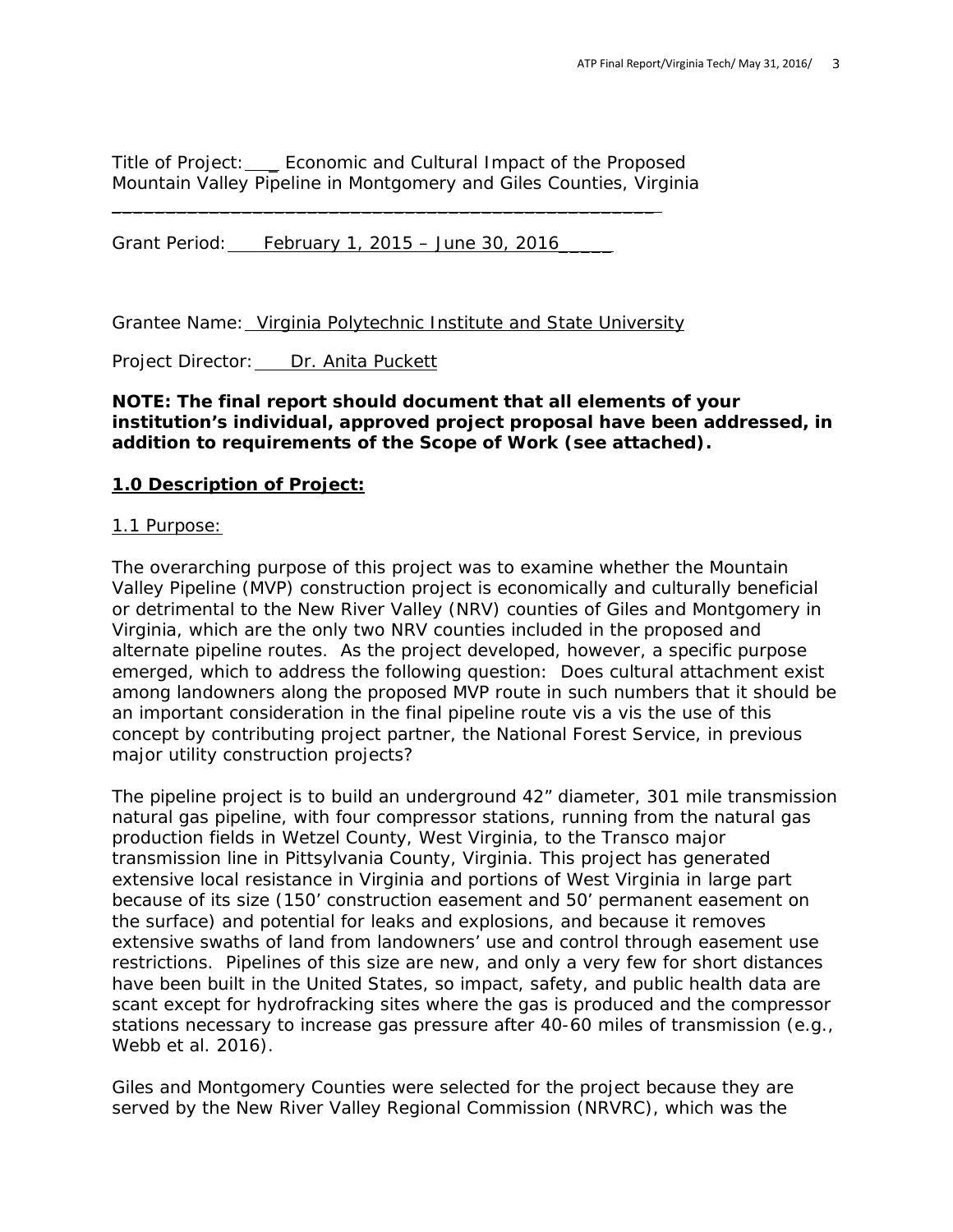project's community partner, and because they are easily accessed by Virginia Tech students involved in the project. Cultural attachment was selected as a research topic early in the project's history because it focuses on cultural factors and was one not being examined by local organizations, or, at the time of the ATP project, by MVP. Yet it was a topic that had been included in the Federal Energy Regulatory Commission's (FERC's) biweekly meetings with its contributing partners, which included the National Forest Service, as a potential consideration in determining a final pipeline route (Friedman 2015). FERC is the independent federal government agency that grants rights to eminent domain for natural gas pipeline construction, rights that allow construction to occur at all.

The questionnaire used to interview all interviewees participating in the project was expanded to also include questions about the landowner's attitudes towards construction of the MVP more generally (see Attachment C). This was done to explore the possibility of a correlation between cultural attachment and pipeline resistance, a topic of potential interest to the NRVRC and to the NFS in its assessment of the MVP's impact on national forests and surrounding properties. Information from landowners regarding how they see the pipeline impacting their land can be significant when the NRVRC is planning how to mitigate the culturaleconomic impact, and do so from residents' own insights about how it will impact or damage their identities and cultural values. It was also potentially helpful information for future studies that will examine the full extent of cultural attachment along the entire pipeline route in the context of local citizen mobilization against the building of the MVP.

The results of the project were distributed to the NRVRC to assist it in planning for possible changes to the counties' cultural and economic sustainability due to the extensive loss of land to pipeline easements, should the pipeline actually be built. Such losses would make many properties of smaller size (less than 50 acres) potentially for unusable most agricultural activities and many domestic activities. If the pipeline is not built, then project results can be used for developing initiatives that build on existing cultural and economic resources so as to enhance cultural capital and the sustainability of communities in these two counties.

### 1.2 Background

In October 2014, Mountain Valley Pipeline, L.L.C. (MVP), a limited liability corporation formed by EQT Corporation and Nextera Energy, submitted a prefiling request to the FERC for eminent domain authorization through a certificate of "convenience and necessity" to construct a 42" diameter natural gas transmission pipeline from Wetzel County, West Virginia, to Pittsylvania County, Virginia, along with four compressor stations. Fourteen of the 16 counties affected reside in Appalachia. The proposed pipeline will cross the Appalachian Trail, the Blue Ridge Parkway, two national forests, several land conservancies, and a wilderness area. The line is estimated to cost about \$3.5 billion. It is scheduled to be in production in 2018 (Home 2015).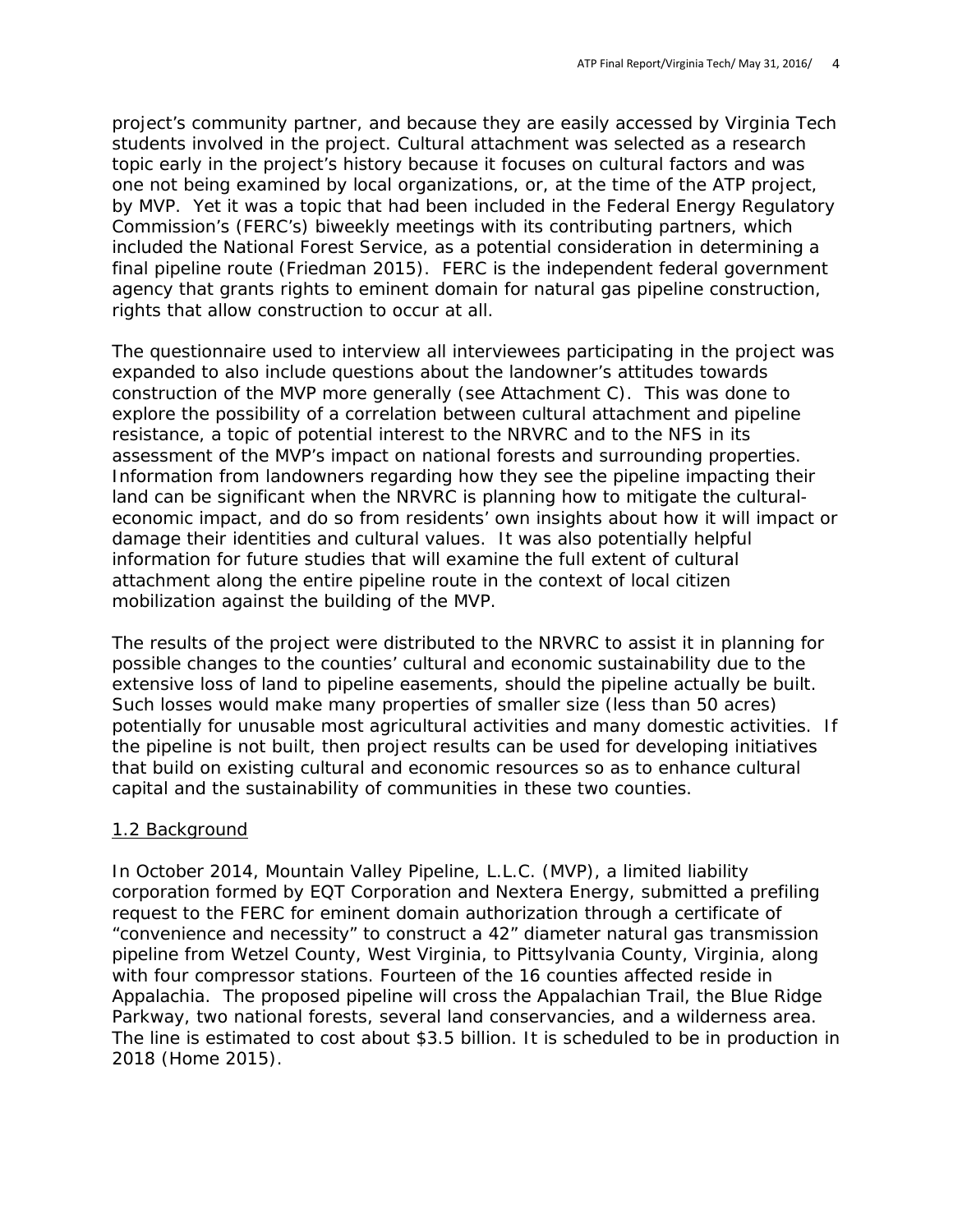Initial announcements about this project indicated that there was to be no local access to the natural gas, but that it would be transmitted to a multi-state Transco connecting natural gas line in Pittsylvania County, Virginia, for distribution elsewhere where it will be burned in electricity generating power plants and transported overseas for sale in liquid form. Therefore the Virginia counties involved would not benefit locally from the natural gas.

Resulting from this FERC pre-filing and subsequent actual filing has been hotly contested and widely distributed citizen and local governmental opposition to the construction of a line of this magnitude through an environmentally, geologically, historically, and culturally sensitive landscape. The size of the easement required (150' for construction and 50' across for a permanent easement) (Public, Stakeholder, and Agency Participation Plan 2014: 41); the destruction of the environment (trees and other flora, threatened and endangered species, water quality, and farmland) to lay and maintain the pipeline; the engineering of the pipe across heavily karsted, seismically-active, and geologically faulted morphology; and the likely safety and health issues raised by both pipeline and compressor station pollution, are among the many major concerns that have been voiced by residents organizing against the project (e.g., Preserve Craig; Preserve Floyd; Preserve Giles County; Preserve Greenbrier County; Preserve Monroe; Preserve Montgomery County VA; Preserve the New River Valley; and Preserve Roanoke). These are in addition to economic concerns in loss of property values, ecotourism, and opportunities for business growth, despite company-promised significant increases in county income through utility ad valorem taxes. Claims by MVP that the impact will be economically positive (New Study 2014) have not withstood the critiques of independent economic analyses (Phillips 2015), and the negative public health impact studies have been increasing (c.f. Webb et al. 2016).

This opposition is concentrated in the lower West Virginia counties (Monroe and Greenbrier) and the Virginia Counties of Giles, Montgomery, Roanoke, Craig, and Franklin. These anti-pipeline grassroots efforts have resulted in close and careful analysis of MVP's reports and greater-than-usual attendance at company Open House activities required by FERC. One Montgomery County Board of Supervisors meeting with MVP officials resulted in a turnout of 800 citizens, while similar meetings in Giles and Roanoke Counties yielded several hundred (Adams, 2014a; 2014b; 2014c). Many of those resisting in the project area of the New River Valley (NRV) areas of Giles and Montgomery Counties are Ph.Ds. employed at Virginia Tech, Radford, and other surrounding colleges. Their analyses therefore are detailed, analytic, and informed, but not necessarily based in practical experience.

At the time of this project, MVP had responded to this opposition with newspaper ads, open meetings with Virginia counties' Boards of Supervisors and their West Virginia counterparts, and closed meetings with various local government stakeholders. These are in addition to its required public written reports on progress to FERC. It also provided a public economic analysis of the pipeline's impact that is, as would be expected, quite positive towards the pipeline (Mountain Valley Pipeline Offers 2014; New Study Projects 2014). These efforts are in addition to the county-level Open Houses mentioned above and the presence of MVP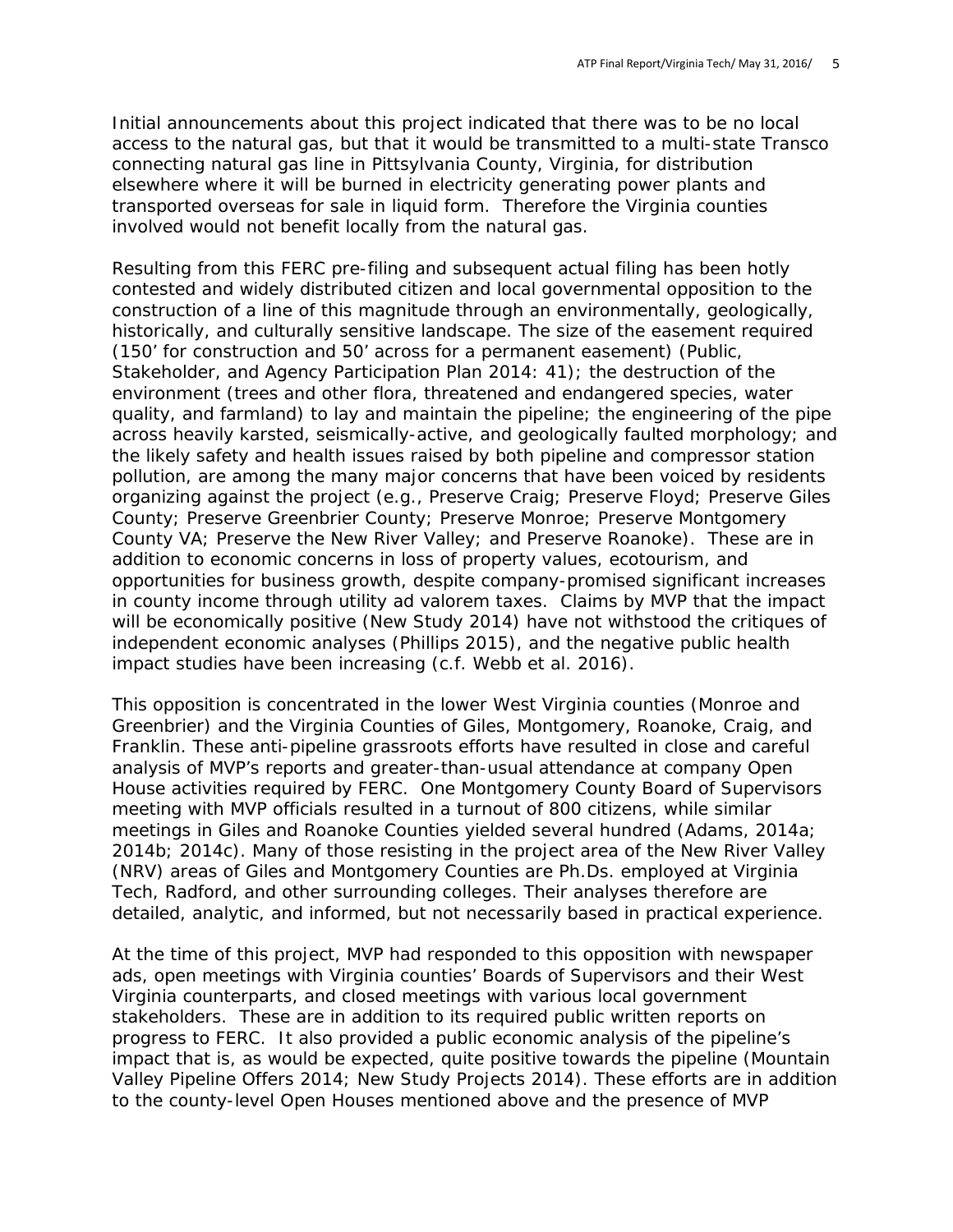representatives throughout the impacted region at the various FERC-sponsored Scoping Meetings for citizen input. Its economic assertions in its economic report, however, have been modified downward by subsequent MVP quarterly reports to FERC, supporting critics' assertions of benefit exaggeration (cf. Draft Resource Report Nos. 2, 6 and 9 2015).

Opponents, meanwhile, had also presented their negative economic analyses of key economic sectors such as real estate values and tourism (Phillips 2015). In addition, Montgomery County government attempted an analysis of the MVP documents, but did not succeed in reconciling MVP figures with their own. This has led County Administrator Craig Meadows to state that the documents reflect selective use of data available that, in turn, construct a distorted picture of economic contributions (Meadows 2015).

These disparities in proposed pipeline construction and maintenance impacts also led to many impassioned discussions by local citizens, grassroots organizations, and county governmental officials concerning the effect of the proposed pipeline on county and community sustainability. Central to economic and cultural issues was whether or not counties, towns, and communities in the two NRV counties will experience enough loss of farmland and farm activities, eco and heritage tourism and other visitor-generated income, decline in private home real estate values, loss of current highly-trained professional jobs, and loss of cultural identities to the point that counties and communities will suffer economic decline and the kinds of cultural fragmentation that also foster loss of county sustainability and viability (Appalachian Mountain Advocates et al. 2015).

At the same time, several different studies had proposed analyses of the potential value to energy infrastructure needs in the American southeast and mid Atlantic regions, as well as internationally. These studies often contradict each other and may or may not take into account the fact that four such pipelines are being proposed in Virginia alone, and at least 10 for the American east (Appalachian Mountain Advocates et al. 2015). Calls to FERC that the aggregate and cumulative impact of all lines must be assessed have been made by numerous involved governmental and legal organizations (e.g., Roanoke Appalachian Trail Club 2015; see also Appalachian Mountain Advocates et al. 2015 for a summary of these organizations), but FERC, the regulatory agency in charge of approving such interstate lines, had not yet (as of the end of this project in December 2015) responded favorably to these requests. Consequently, county-level concerns have not been effectively dismissed by clear arguments of greater national or regional necessity, at least as residents and local governmental officials view them.

It is into these areas of active opposition between local citizens and corporate representatives that this project was inserted. Its key objective was to investigate how the MVP, should it be granted a certificate of convenience and necessity by FERC so construction could commence, would impact Giles and Montgomery county communities, if at all, from the perspective of cultural and economic impact. Yet obtaining valid social scientific qualitative data when the line had not yet been built and a pipeline of this size had just begun being built in other areas was, as the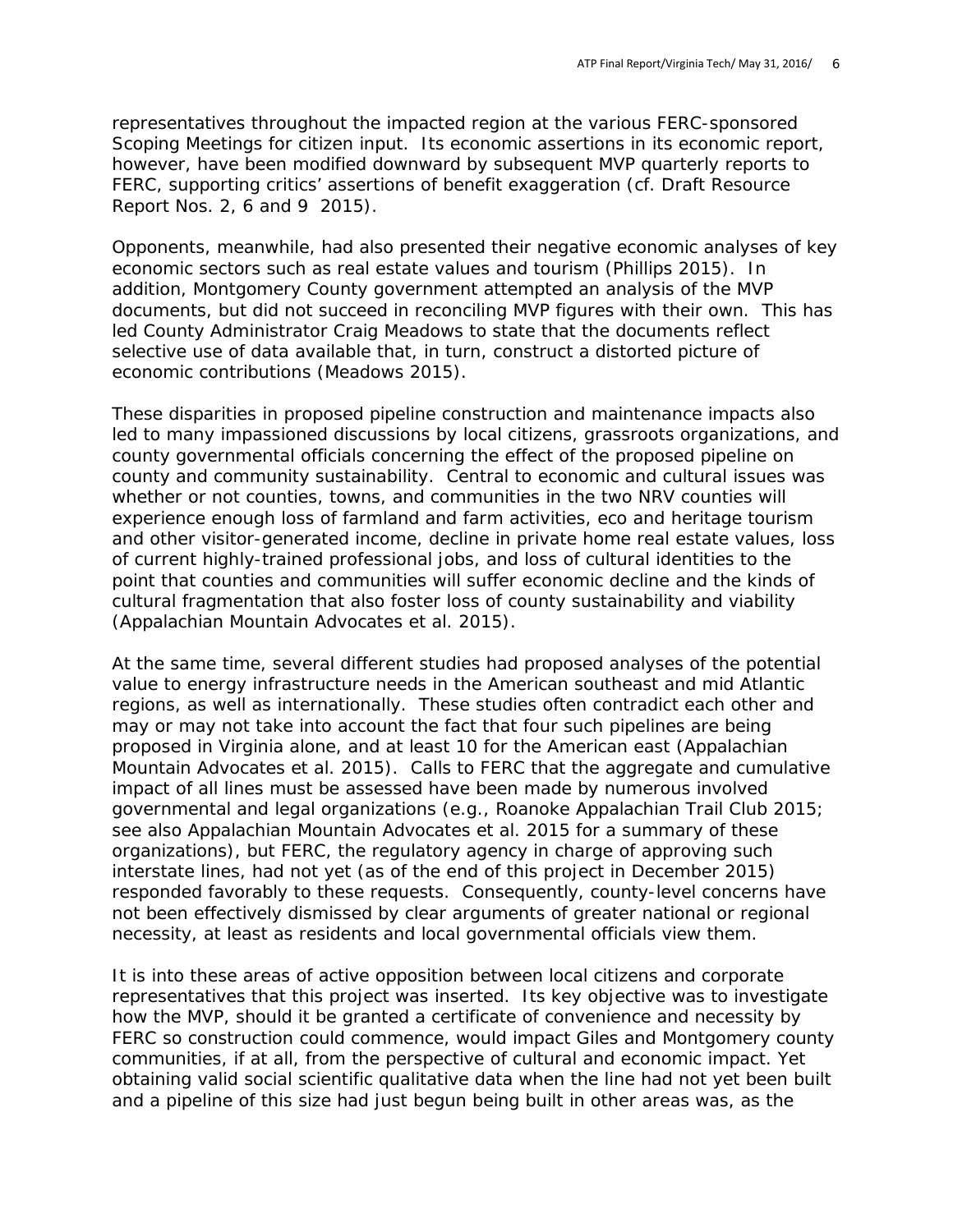project was originally conceived, a challenge. Therefore the project needed to be modified.

Initially, the project was to engage Virginia Tech students in background readings via a traditional classroom format and in participant/observation and interview activities with local residents likely to be impacted by the MVP, should it actually be built. Early in the term, however, the necessary research modification emerged through the model of "Cultural Attachment" via discussion by the NFS, which was a "contributing partner" to the FERC process (Friedman 2015). The NSF had previously used it as a model for measuring the cultural (and potential economic) impact of utility projects in Appalachia on properties near national forests. Cultural attachment research utilizes anthropological ethnographic methods to obtain replicable social scientific data on how and why residents are so attached to their land that permanent alteration of it so that they cannot use it in culturallyrecognized and traditional ways results in unmitigatable loss to their cultural and personal identities and orientations (Joseph Kent Associates 2015). Since cultural attachment also involves consideration of non-monetary or non-profit-driven economic activities such as hunting, home gardening, and maple sugar making (among many other economic-impacting activities), use of cultural attachment methodologies also yields economic information, as proposed in the original proposal for this project.

The FERC recognition of cultural attachment as a potential component in its MVP assessment then permitted refinement of the Virginia Tech project so that it would be more empirical, objective, and replicable in its findings, as well as potentially useful to both the NRVRC and the NFS. Application of it in the class therefore reduced possible claims of bias in its results.

Virginia Tech students then refined their research so as to extensively examine printed and online document collection and analysis and then engage in ethnographic and on-site interviews in a manner consistent with cultural attachment methodologies (see section 2.0 below for further description of research activities; see Attachment A for a more detailed description of this methodology via the student PowerPoint). In addition, direction and guidance in terms of what aspects of cultural attachment were most vital to Giles and Montgomery Counties was provided by our community partner, the NRVRC, and its director, Mr. Kevin Byrd. Finally, interviews with Pittsylvania County landowners living along the smaller Transco line, to which the MVP will connect, was added to offer a control group who already had been living for over 50 years with a major transmission gas line on their properties.

### 1.3 Fall, Spring, and Summer 2015-2016 Project Goals

#### *1.3.1 Research Goals*

The Fall 2015 research goals of the Appalachian Teaching Project (ATP) class at Virginia Tech were four-fold: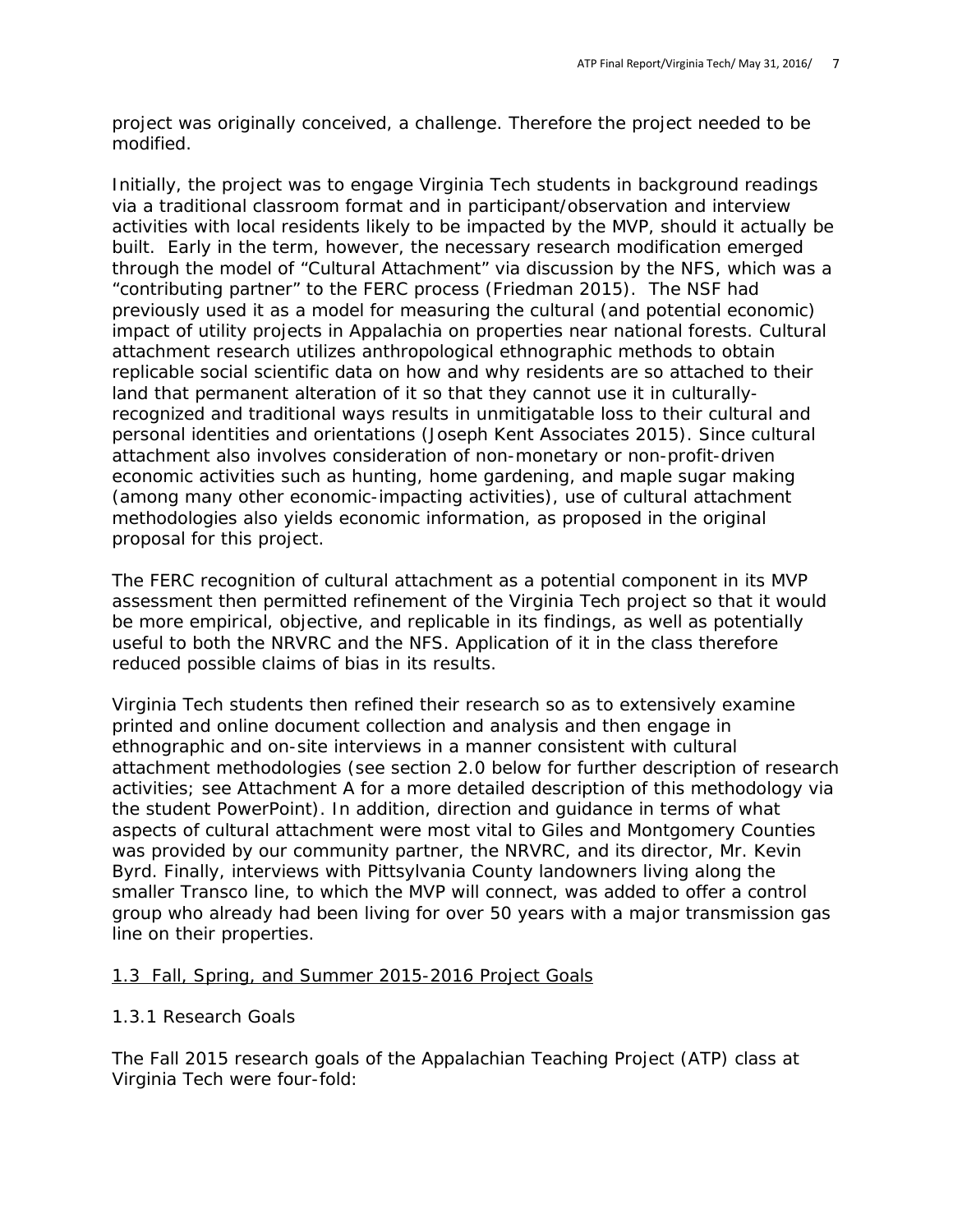- 1. To conduct research that would illuminate the actual cultural and economic impact of the MVP on both residents who would be directly impacted by the MVP, should it be built, and the counties investigated more generally. These findings could then be used to influence asset-based development in these two counties by the NRVRC and, potentially, the NFS, in its assessment of the MVP project.
- 2. To obtain landowners' assessments regarding how a pipeline built across their land would impact their ability to live on and use the land in a manner consistent with their cultural orientations. These assessments would be consistent with the cultural attachment data classification category of "absorption" (see Attachment A).
- 3. To develop community-based, social science research skills in the students taking the class that would enhance their potentials for future employment and abilities to engage in responsible citizen decision-making throughout their lives.
- 4. To improve students' abilities to not only collect community-based data and information, but analyze it, organize it, and present it in oral and written form in public settings. In this case, the ATP conference and subsequent community presentations.

The Spring 2016 research goals built upon the Fall findings through research conducted in the Virginia Tech Appalachian Studies capstone class on extreme resource extraction issues in the central and southern Appalachian regions. The goals of this class were to incorporate the community-based research of the Fall class into their more theoretical and regional analysis of the proposed construction of these mega-pipelines in several areas of Appalachia. The final poster projects of this class will be displayed at a Virginia Tech-sponsored venue such as the Save Our Towns Summit in September 2016 or the Undergraduate Research Conference in Spring 2017.

The Summer 2016 research goals are for two students to engage in research that will expand the pool of informants for a more comprehensive cultural attachment study along the two proposed pipeline routes in Virginia and West Virginia to be done by faculty at Virginia Tech, the University of Virginia, and Concord University. These students will therefore provide data that will assist in constructing a rigorous proposal for federal funding. Among the outcomes of this more comprehensive research is to assist the Commission in developing effective cultural asset-based initiatives if these mega pipeline projects are built.

### *1.3.2 Commission Strategic Goals*

The research goals described above address the following Commission goals:

### 1. **Goal 4: Natural and Cultural Assets**

Strengthen Appalachia's community and economic development potential by leveraging the Region's natural and cultural heritage assets.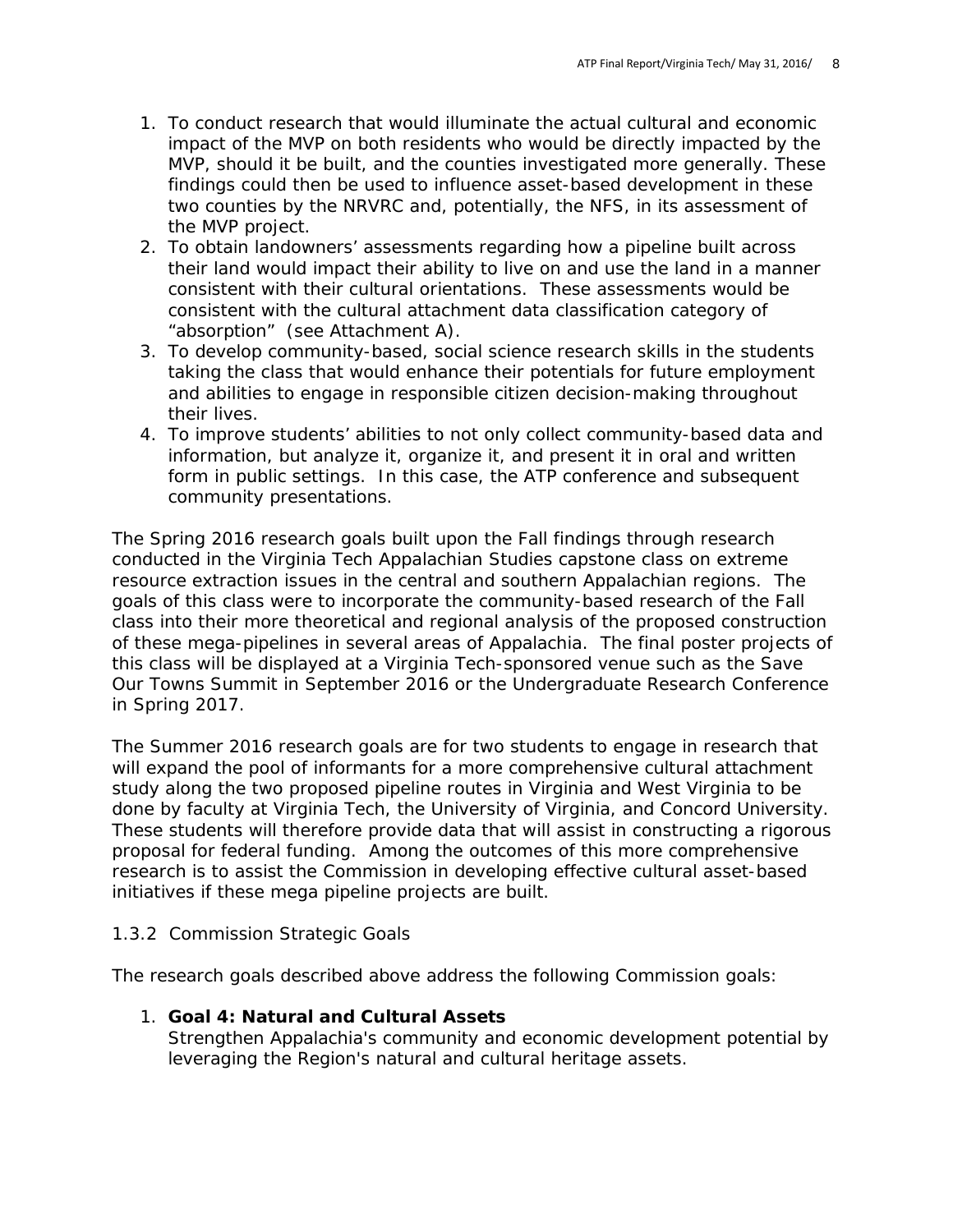By providing materials that can be used to conserve, protect, and develop existing cultural assets, even in the event pipeline construction occurs, this project is assisting in meeting this Commission goal.

## 2. **Goal 5: Leadership and Community Capacity**

Build the capacity and skills of current and next-generation leaders and organizations to innovate, collaborate, and advance community and economic development.

In engaging Virginia Tech students, many of whom in the classes mentioned above are from Appalachia, in not only reading about but applying community-based research in an actual project, they have developed leadership and project-organizing skills that can advance community sustainability through creative economic development. Students were expected to demonstrate leadership and initiative in setting up interviews, observing community events, and in developing a research plan that advanced research goals in a manner that conformed to stakeholders' values.

#### *1.3.2 Appalachian Teaching Project Goals*

- 1. Efforts to achieve Commission Goals 4 and 5 increased student leadership skills and awareness of cultural assets by students' engagement with community residents in community settings away from the Virginia Tech campus. Students were expected to show leadership and initiative in setting up interviews, observing community events, and in developing a research plan that advanced research goals in a manner that conformed to landowners' cultural values.
- 2. Efforts to achieve Commission Goals 4 and 5 also promoted active learning by requiring students to engage in at least 40 hours of active community engagement during which they were *doing* tasks with non-students in faceto-face interaction that result in their engagement with and control over the learning process rather than being lectured to or directed by an instructor in a traditional or e-technologies mediated classroom setting.
- 3. Student research to achieve Goal 4 also addressed the Project goal of engaging in active research to assist communities in creative approaches to sustainability through cultural asset development. Documenting why land and land use is important to long-term residents provides rich information that can inform not only what to invest in culturally, but why and how it should be done. In the case of this project, investigating cultural attachment features embodied a creative approach to sustainability through community input into what factors are absolutely critical to their identity and abilities to self-determine their lives and their family's futures.
- 4. Other goals included meeting the Scope of Work Outcomes stipulated by the Appalachian Teaching Project (presenting at the conference, preparing a poster, presentations to community partner and a civic organization).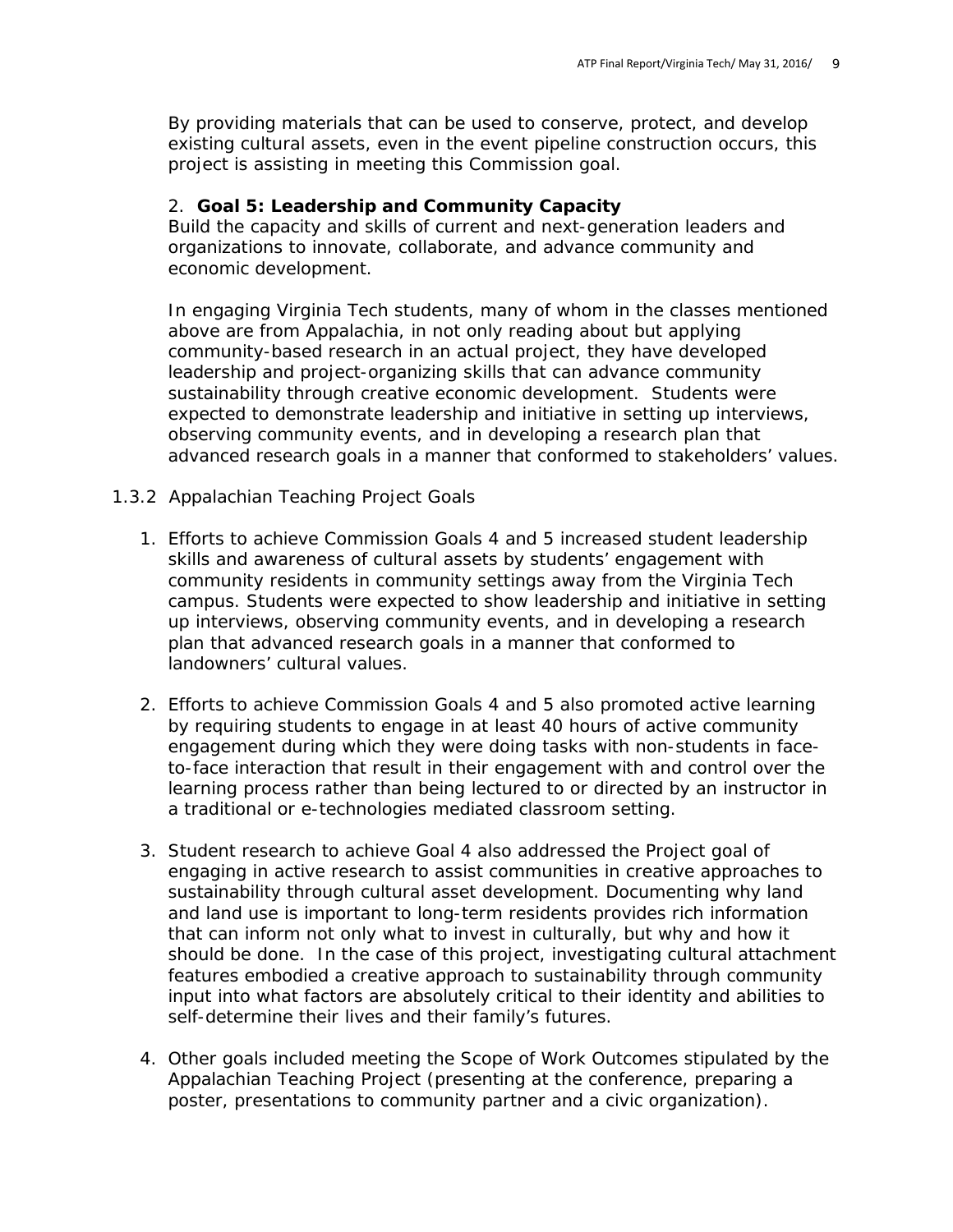# **2.0 Activities:**

## 2.1 Activities with Community Partners

The project's community partner, the NRVRC, is the local Appalachian Regional Commission Local Development District office for the New River Valley. Therefore, the project was working with an arm of the Commission. Although the class meetings with Mr. Byrd, NRVRC director, were few, they were very informative and helpful as a result. He was able to articulate the Commission's strategies and goals within the context of the New River Valley, and to suggest ways in which the cultural attachment research could be useful to the NRVRC.

Mr. Byrd met with the class two times: September 8 and November 11, 2015. In both cases, he led discussion and offered insights and critiques as co-instructor rather than as an observer. He reviewed the PowerPoint file and made very useful comments that were incorporated into the presentation during his second visit. His overall contributions were significant, especially in terms of potential impact on Commission-funded projects in the impacted counties due to pipeline destruction of view sheds that would alter the impact of a "mountain vistas," ecotourism, and hiking/biking events, and by the removal of land from agricultural production.

He also talked with project instructor, Dr. Anita Puckett by phone on several occasions and through email. Email correspondence is included as Attachment B.

Finally, ATP students presented their findings to the NRVRC staff on April 29, 2016. Approximately 10 staff members were present. Also in attendance was the director of the Montgomery County Planning Commission. The students responded professionally and skillfully to questions, and staff members indicated that they had learned a great deal from the presentation.

### 2.2. Research Activities

The research project was submitted to Virginia Tech's Internal Review Board and approved as IRB Project 15-834. Consent forms were administered to all interviewees; all signed. Of paramount importance, given the high emotional levels of locals who were either for or against the MVP and the concern landowners had about MVP surveyors, was to protect the identities of those agreeing to be interviewed. Anonymity was therefore maintained in the interview process and in this report. As a result of this need, photos of students with community residents and of their properties are not included here or in an attachment. Nor are exact dates of interviews with landowners.

During the course of the semester, three pipeline company representatives were contacted to present to the class, including those from the MVP-hired cultural attachment study firm. All declined or didn't return email or phone messages.

Generalized information is captured in the following table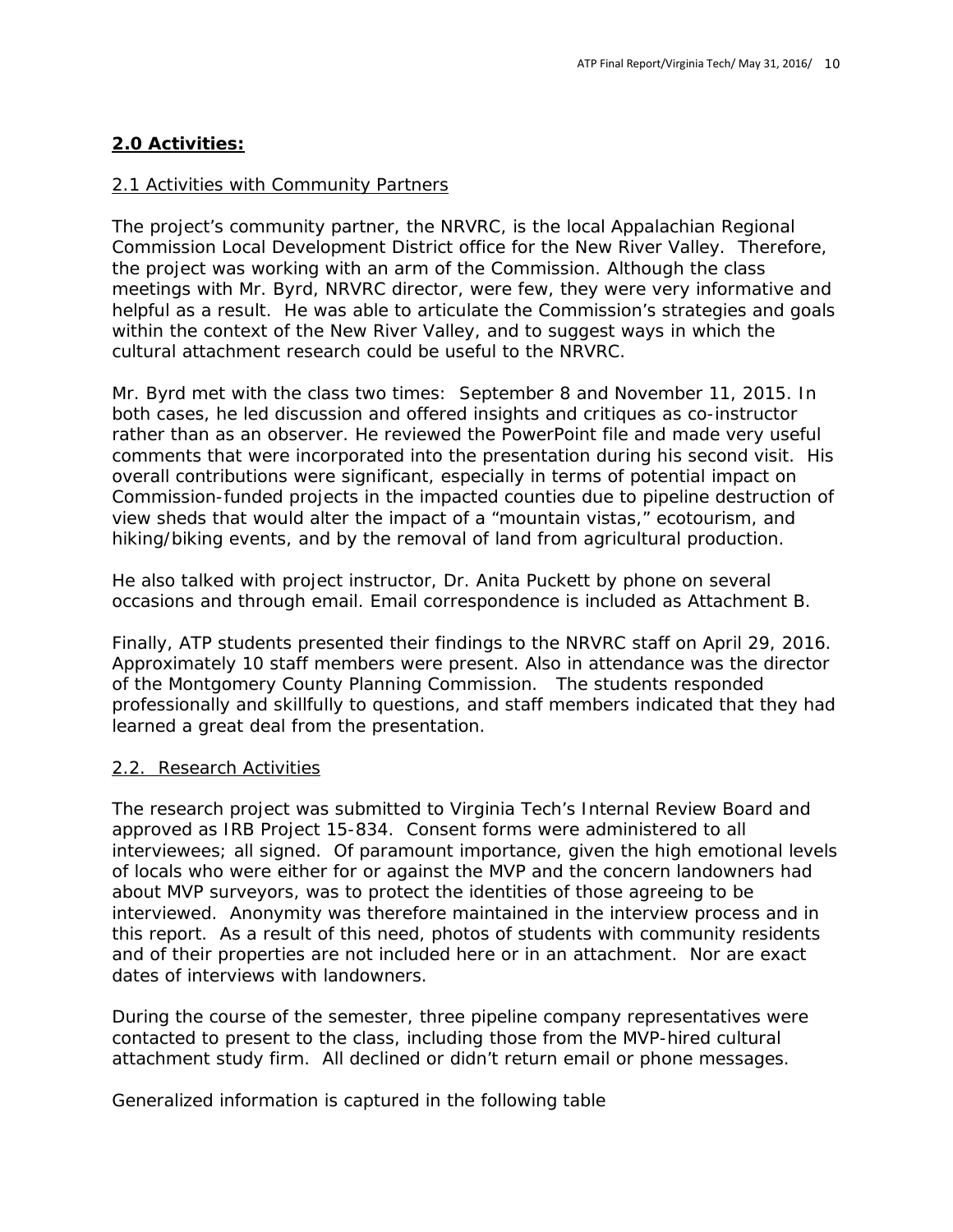| <b>Dates</b>       | Activity                                                                                                                                                                                                                                                                                  | Location                                                                                      | <b>Outcomes</b>                                                                                                                                                                                                                                                               |
|--------------------|-------------------------------------------------------------------------------------------------------------------------------------------------------------------------------------------------------------------------------------------------------------------------------------------|-----------------------------------------------------------------------------------------------|-------------------------------------------------------------------------------------------------------------------------------------------------------------------------------------------------------------------------------------------------------------------------------|
|                    |                                                                                                                                                                                                                                                                                           |                                                                                               |                                                                                                                                                                                                                                                                               |
| Sept. 9-Oct. 14    | Identification of all<br>land parcels along<br>proposed route<br>through online GIS<br>data; setting up<br>interviews with<br>landowners likely<br>to have cultural<br>attachment;<br>learning how to<br>conduct interviews,<br>ethnographic<br>research, interview<br>transcription, and | Classroom site on<br>the Virginia Tech<br>campus                                              | Realization that<br>selection of<br>interviewees had to<br>be those with likely<br>cultural<br>attachment; those<br>who were absentee<br>owners, having<br>short-term<br>residency, or who<br>were corporate<br>landowners had to<br>be excluded at this<br>time due to short |
| Oct. 16-Nov. 20    | content analysis<br>Interviews with<br>landowners took<br>place for a total of<br>14 subjects. Only<br>two interviews<br>were conducted in<br>Pittsylvania County<br>because of<br>scheduling and<br>distance problems.                                                                   | Landowners'<br>properties except<br>for one interview<br>held on the Virginia<br>Tech campus. | duration of project.<br>Fourteen audio-<br>recorded interviews<br>ranging from 30<br>minutes to two<br>hours in length;<br>student exposure<br>to properties and<br>to off campus<br>communities.                                                                             |
| Sept. 10 - Nov. 11 | Student visits to<br>one of the<br>grassroots<br>organizations'<br>community<br>meetings                                                                                                                                                                                                  | Blacksburg, VA, or<br>Newport, VA                                                             | Student awareness<br>of local residents'<br>concerns and<br>actions taken                                                                                                                                                                                                     |
| Nov. $9 - Dec. 2$  | Students planned<br>their oral<br>presentation and<br>poster for the ATP<br>Conference                                                                                                                                                                                                    | Classroom site on<br>the Virginia Tech<br>campus                                              | Poster and oral<br>presentation at the<br>ATP Conference in<br>Crystal City, VA, on<br>Dec. 5, 2015.                                                                                                                                                                          |

## **Table 2.2.1 Research Activities**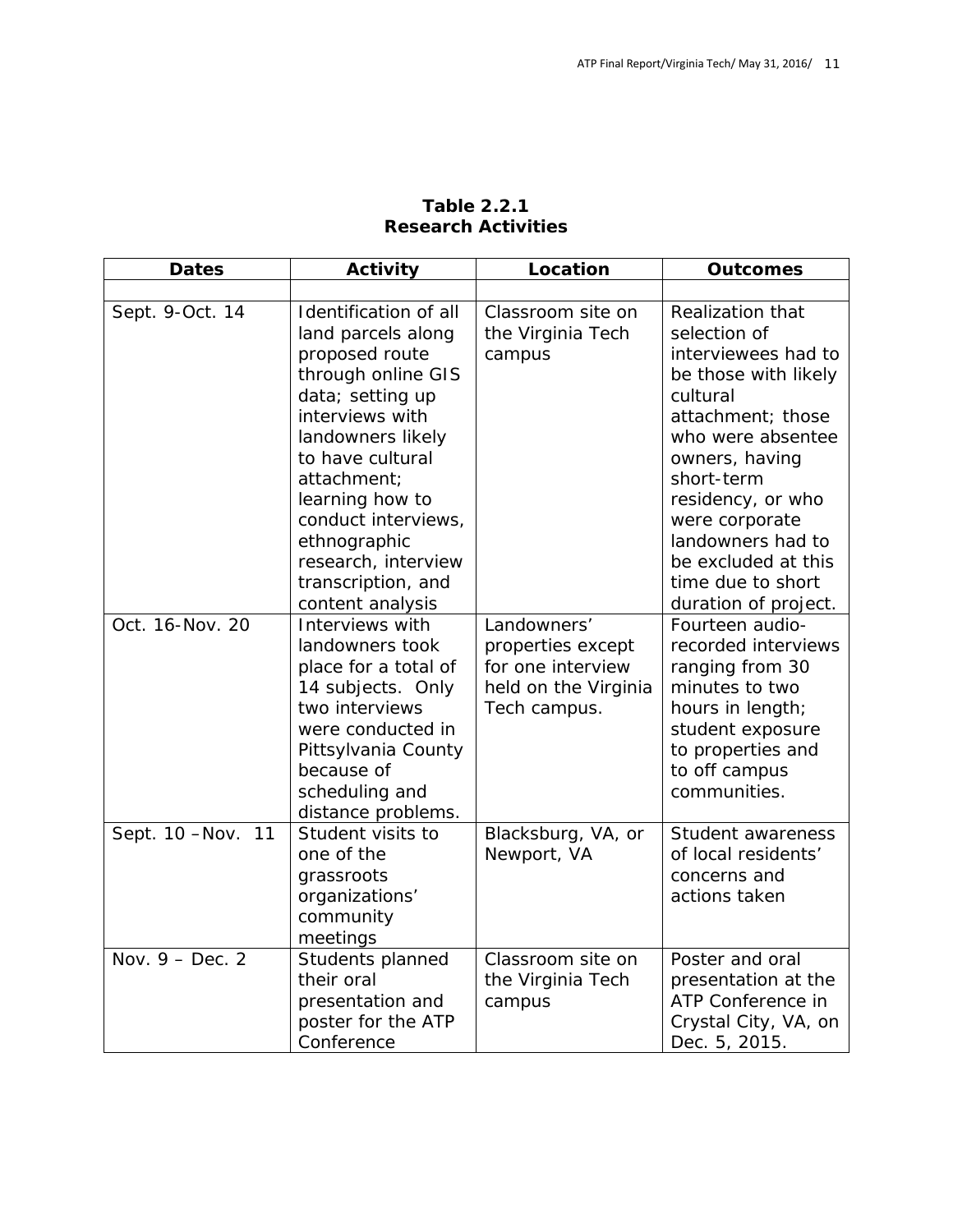A community presentation was made to a Preserve Montgomery County, VA, grassroots organization community meeting on April 14, 2016. Community members in attendance totaled approximately 25 and interest was high, as expected. This well-informed group asked substantive questions regarding the study, which the students handled well. A similar study in Giles County could not be arranged given student schedules and Preserve Giles County meeting times (Monday and Tuesday evenings). Giving such a presentation during the summer research project period (as discussed above) is planned. There was no MVP community venue to which the class could have presented. Results have not been forwarded to the NFS because of the MVP contracting with a professional cultural attachment firm to conduct a preliminary assessment study that was reviewed by the NFS. The student project, as it currently stands, offers no additional information that is not included in the professional study. The results of the Summer 2016 continuation of the project may yield new data, however, which would then be submitted to the NFS.

### 2.3 Social media or documentation of partner interactions

Because of the need to adhere to interviewee anonymity, no social media or other publication of the study's research data collection or analysis has yet been done. Given that the interactions with the NRVRC director and staff were structured primarily as academic activities, no photos or recordings were made. However, the PowerPoint for the students' ATP presentation is attached as Attachment A. It includes non-identifying photos of landowners' properties. As mentioned above, email correspondence with Mr. Byrd of the NRVRC is attached as Attachment B.

### **3.0 Project Outcomes**

Project outcomes are classified into research, educational, community, partner, programmatic, and student outcomes.

### 3.1 Research Outcomes

Since research on cultural attachment is ongoing, it is difficult to assess the research outcomes of the project as a whole. However, the following data collected during the ATP research period offer significant additions to the project:

- 14 audio files, eight of which have been transcribed. These offer substantive landowner viewpoints in their own words, thus providing researchers with valuable initial information for the kinds of content analysis necessary in a full research projects, should interviewed landowners agree to participate in a full cultural attachment research project;
- an inventory of who the impacted, or likely to be impacted, parcel owners are with contact information via surface mail. This information is crucial in contacting landowners for a full survey; and,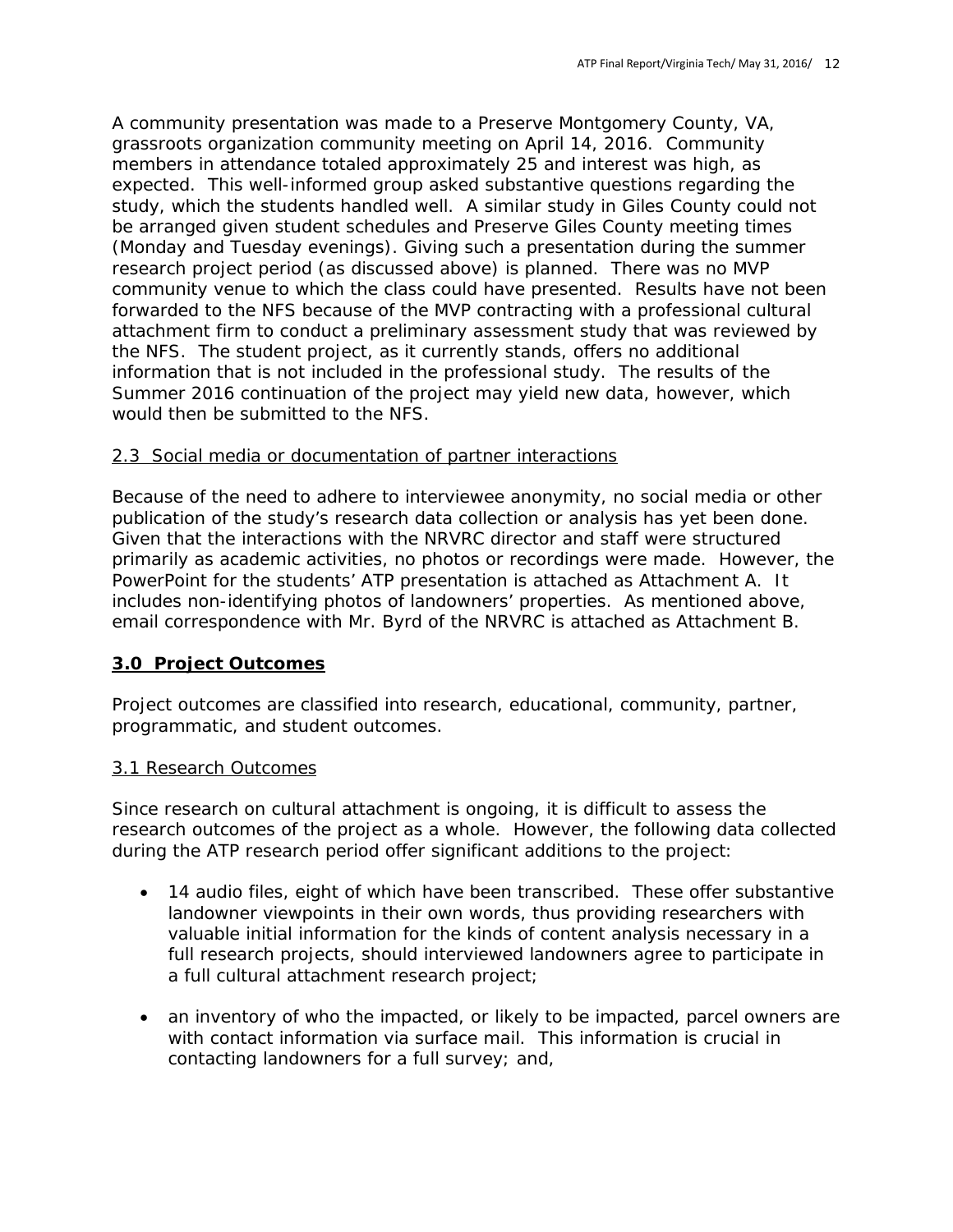• initial construction of a confidential community-based information database consisting of those interviewed upon which a full research project can expand through networking and community ethnographic research.

#### 3.2 Educational Outcomes

- Students acquired new research skills that have direct applications to workplace environments in which cross-cultural exchanges and situations are normative;
- Students learned about community constructions of cultural identities orientations and they are important to the future sustainability of Appalachian residents and their communities;
- Students further developed their leadership and personal initiative skills through their implementation of a research schedule and plan of work that, in turn, placed them in face-to-face situations with people they did not know and, in some cases, expressed cultural values and orientations quite different from what they were familiar with;
- Students applied what they had learned in their majors to real-life situations in ways that developed applications of knowledge that they couldn't have attained in traditional classroom settings;
- Students experienced a different pedagogy than they were habituated to (i.e., the classroom or laboratory setting) in a manner that enhanced their self-valuation and validation as valued citizens and human beings; and
- As has been the case every year Virginia Tech's Appalachian Studies students have participated in the Conference, they thoroughly enjoyed their Washington experience. Meeting other students from the other participating colleges and universities was a learning experience they found enlightening, especially in the context of having the opportunity to present and field questions.

### 3.3 Community Outcomes

Community outcomes center around developing undergraduate research partnerships with various citizens and citizen groups. In so doing, the Virginia Tech motto of Ut Prosim, "That I may serve," is applied by a land grant institution to the region of Virginia in which it is located.

In addition, the project brought objective information and concept of cultural attachment to Montgomery, Giles, and Pittsylvania County citizens so that they could begin to apply it in a more objective and comparative manner to make their own assessments of the potential impacts of the MVP. While many had heard of "cultural attachment," few knew what it meant and how to assess it.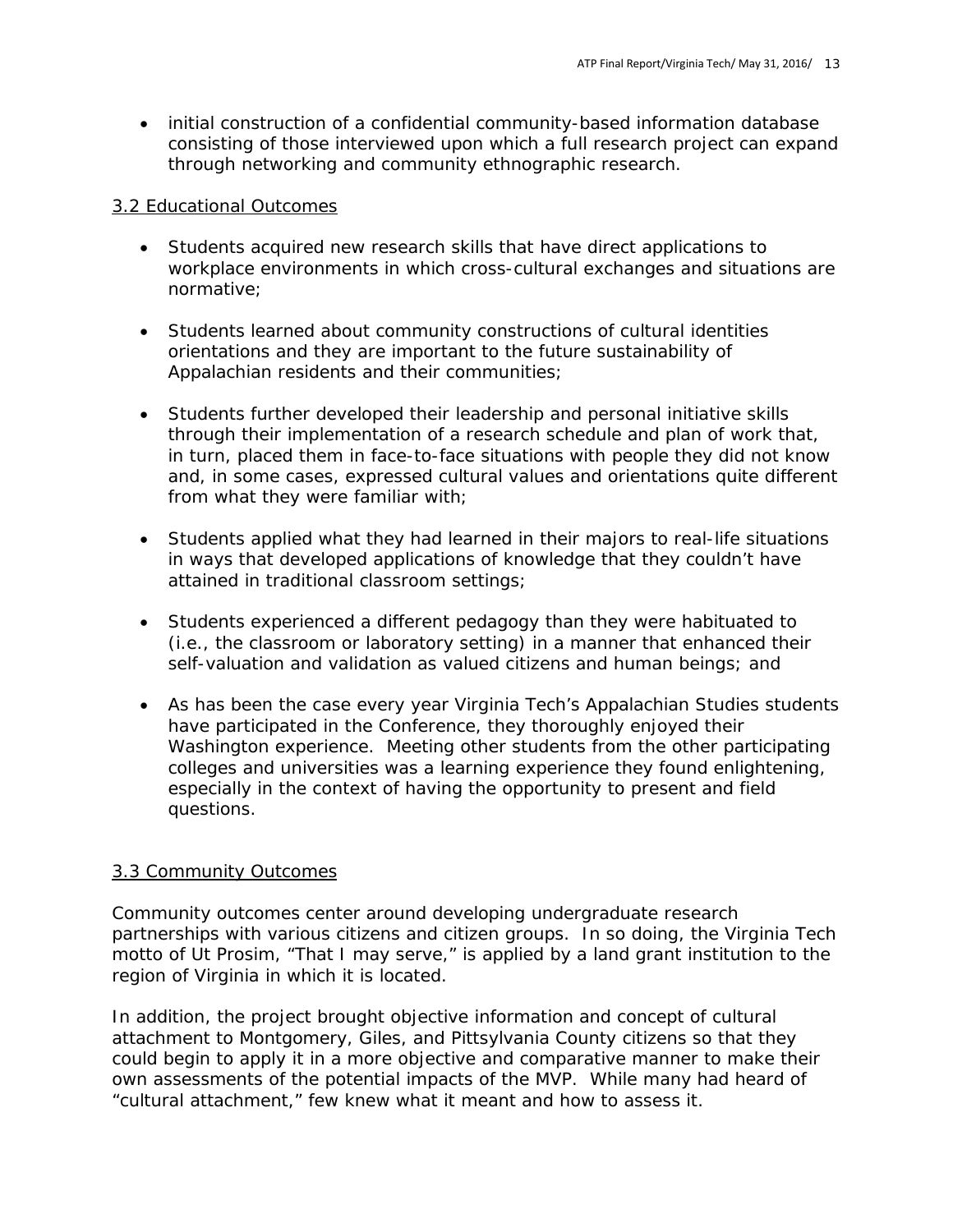## 3.4 Community Partner Outcomes

Community partner outcomes are primarily strategic and collaboratory in nature. The NRVRC is now more aware of how the proposed pipeline can impact their efforts to advance Appalachian Regional Commission goals and strategies, and therefore can plan more effectively to accommodate the pipeline, should it be built. In particular, NRVRC supported projects, such as the The Crooked Road and various regional crafts and arts initiatives, could be impacted because the ambient surroundings in which some of these events occur would be less "scenic" and therefore potentially less attractive to tourists. The NRVRC is snow aware of how it will have to mitigate the major transformations to the view sheds along key highways such as US 460 and I-81 in its planning.

In addition, the building of a Virginia Tech Appalachian Studies Program collaboration with the NRVRC was solidified and deepened, such that future collaborations are more likely to occur, thus fostering stronger university-NRVRC efforts to promote common goals.

#### 3.5 Programmatic Outcomes

- The Appalachian Studies Program at Virginia Tech benefitted significantly from this particular project because the impact of the proposed pipeline to local landowners' cultural values was so transparent to the students. The educational impact of the project was immediate and transformative. Furthermore, one student continued to work on the project during the Spring semester in the capstone course discussed above and is continuing his research this summer. This follow-through is enhancing the visibility of both the Appalachian Studies Program and the Appalachian Regional Commission in both counties as student involvement and response is communicated to county residents.
- The project as a whole enhances the educational resources of the Appalachian Studies Program so it can perform its educational mandate more fully, especially for offering more courses, internships, independent research, apprenticeships, and graduate study leading to masters and Ph.D. degrees that focus on Appalachia;
- As has been the case in nearly all other Appalachian Teaching Project Conferences in which Virginia Tech Appalachian Studies students participated, students found the conference experience extremely rewarding. They found the opportunity to listen to presentations from other colleges and universities enlightening and the conversations with these students engaging. They also found the chance to present their research and field questions from the audience professionally useful for future job opportunities. In addition, the extra free time to explore the Washington area was personally satisfying.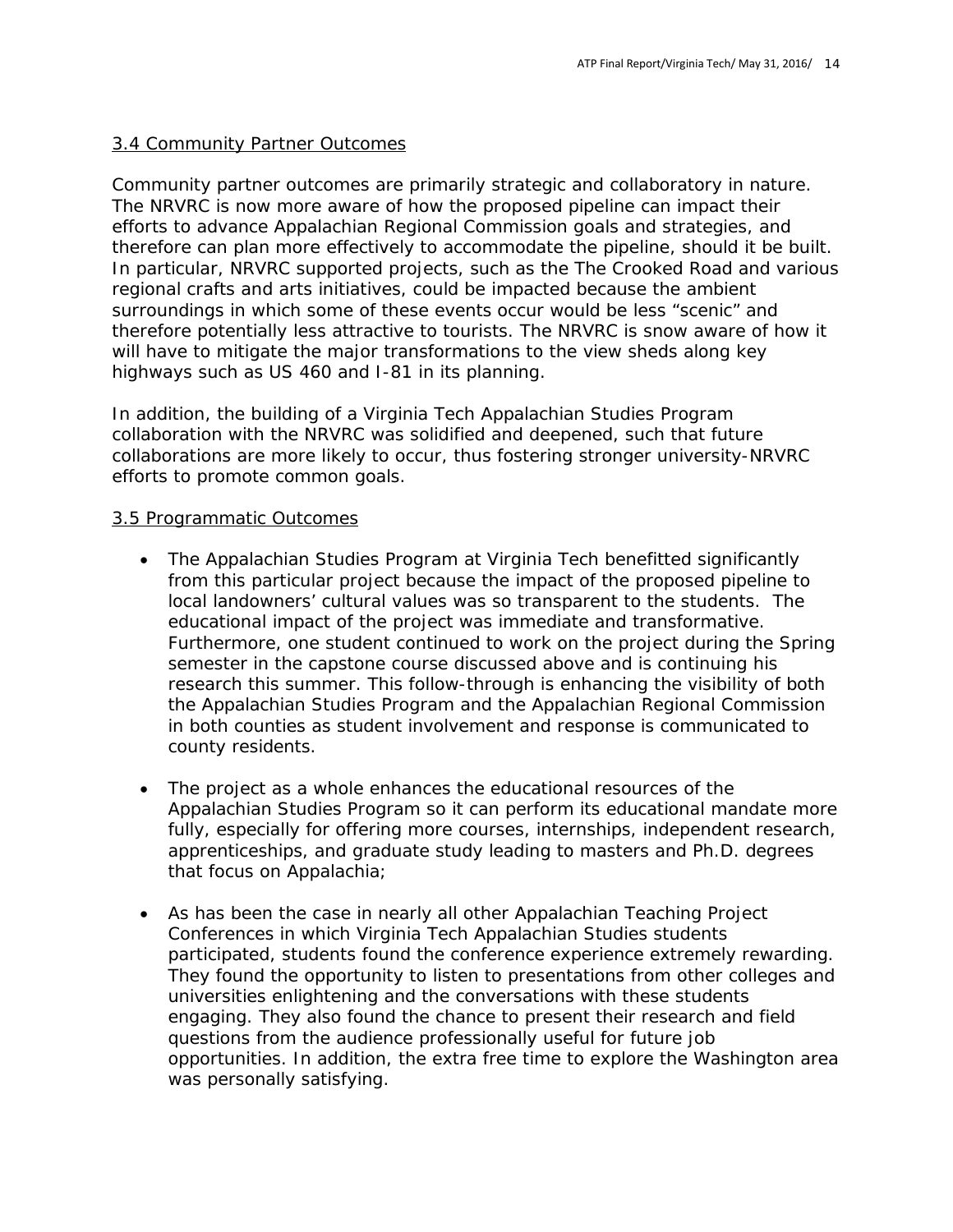• Finally, the partnership with the Commission has, once again, yielded more positive visibility of the Appalachian Studies Program with Virginia Tech administration, at least at the college level, where Appalachian Studies is becoming more valued. Puckett's conversations with Mr. Byrd transcended the specific cultural attachment project, opening up possibilities for future partnerships on community-based projects such as those related to The Crooked Road (see Virginia Tech's ATP reports for 2014 and 2015 for The Crooked Road research).

### 3.6 Student Outcomes

Among the major student outcomes from the project were

- As a whole, students developed leadership abilities and project planning skills. Each was required to engage with non-campus residents and officials through taking the initiative to plan, execute, and analyze interview data from local residents. Students contacted the land owners, scheduled the event, and then had to negotiate the interview with residents so that they stayed on topic and responded in substantive ways to questions regarding the five components of cultural attachment: kinship, genealogy, relation to land, absorption, work and place relations. They then had to work as a team to analyze and organize their findings so as to construct their final presentation and poster, a professional skill in high demand.
- As a class, students also had to develop and apply professional presentational skills by having to actually present their findings as a team in three venues: the ATP Conference, the NRVRC offices, and in a Blacksburg, Virginia, church to a grassroots community organization.
- On an individual level, one student has continued the project into the summer of 2016, as mentioned above, while another organized a multicollege student trip transversing the length of the proposed MVP, engaging local residents through picnics, potlucks, and community get togethers along the way. One West Virginia resident said that their enthusiasm helped to engage local citizens in knowing more about the cultural and economic impact of the MVP, should it be built. Another student is using the interview and transcription skills acquired in the class as part of her graduate research in public history.

As a result of the extent and depth of these outcomes, students recognize that this class and this ARC initiative is an excellent opportunity for them to obtain the kinds of community-based applications for their education and training in their various majors that will, in turn, assist them in obtaining employment after graduation.

### **4.0 Problems Encountered**

This particular ATP project encountered more problems than many of the others because of the volatile nature of public perceptions of the pipeline project more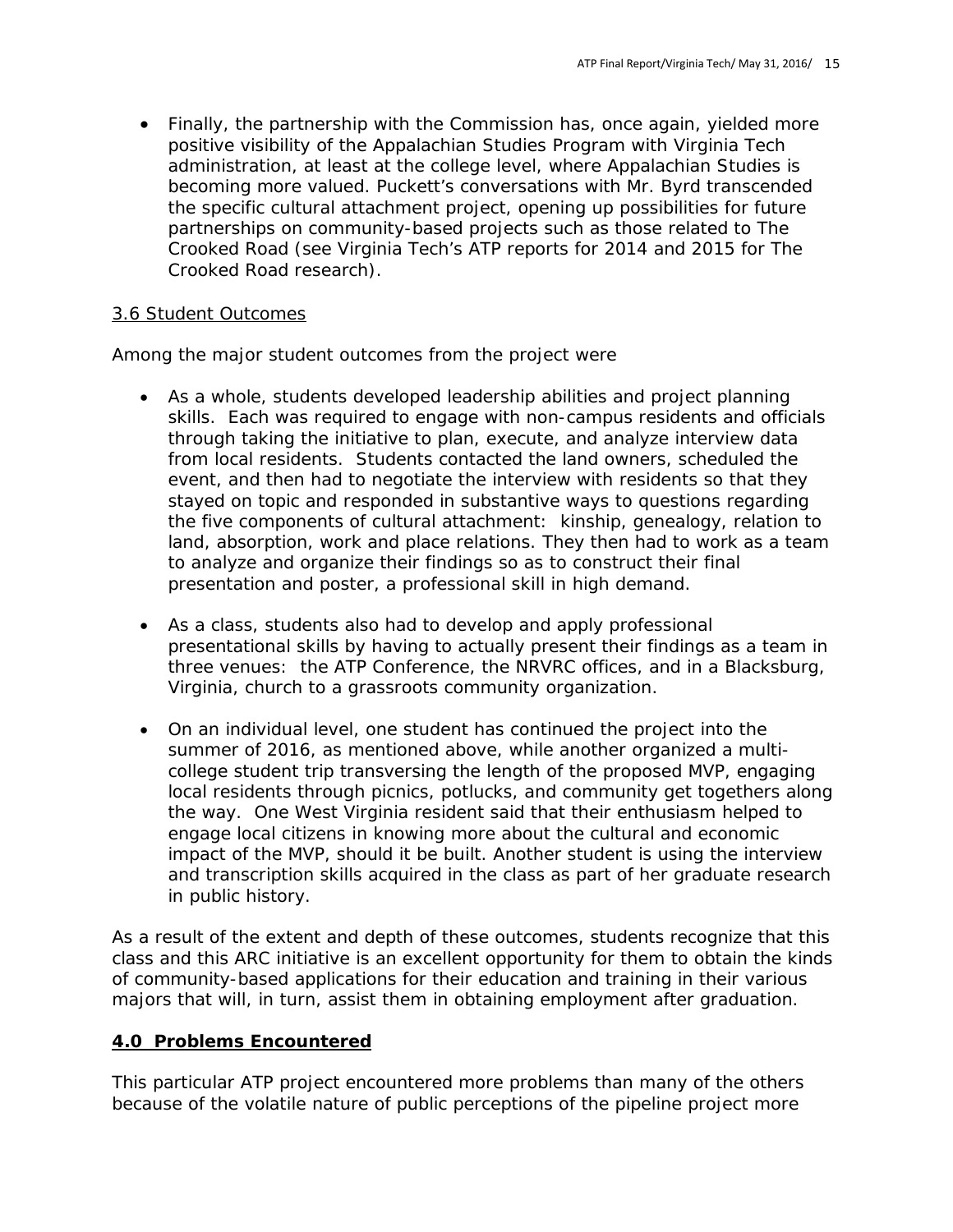generally, and the distrust expressed by MVP employees and most landowners toward each other. These differences have resulted in a certain politicizing of the pipeline project that, in turn, impacted how the Virginia Tech ATP project was constituted and then executed. These problems break down into the following issues:

1. Finding willing landowners who would provide in-depth interviews was somewhat problematic and had to be accomplished through networking rather than by random sampling. For a pilot study of this size and duration, this adjustment was not a significant impediment because one basic variable in cultural attachment studies is was whether the landowner or his/her family had owned the land for a substantial period of time; greater than 50 years was preferred for this study because it meant that more than one generation had lived on the land, thus suggesting that at least two other categories of genealogy and kinship might also be present (see Attachment A). Therefore, whether the landowner was randomly sampled from an inclusive list was not a sampling consideration; whether their family had lived on the land for multiple generations was. However, eventually, what percentage of total parcels do exhibit cultural attachment in both counties is important in terms of revealing the overall significance of cultural attachment for each county. Since only 14 properties from three counties (including the control county of Pittsylvania) were sampled, this pilot study must be considered as a gross indicator that cultural attachment does exist, but not to what extent along the entire Montgomery, Giles, or Pittsylvania pipeline route.

It should be noted that interviews with approximately three landowners who did not meet the land ownership criterion was done to obtain contrast data that would reveal whether other culture attachment criteria could exist in a multi-generational land ownership vacuum. They did not. Those who families had not lived on a property for more than one generation invariably lacked most if not all of the other cultural attachment criteria as well.

- 2. Insuring anonymity of study participants was also an issue in that masking identities meant that photos or videos, publicity about the research, media solicitation of participants, and sharing the full text of transcripts (with participants' approval) was impossible without risking subject identification. Revealing the full set of probable pipeline land usage implications reported by landowners was therefore also impossible.
- 3. While not a "problem" in the long run, focusing the project on testing for just for cultural attachment did constitute a deviation for the broad proposal submitted to the Commission for ATP approval. This focus, however, enriched the project, made it more objective and valid, and offered more specific insights for the NRVRC than a more generalized research agenda would have done. The overall goals of the project were maintained, however, thus supporting the proposal purpose approved by the Commission in August 2015.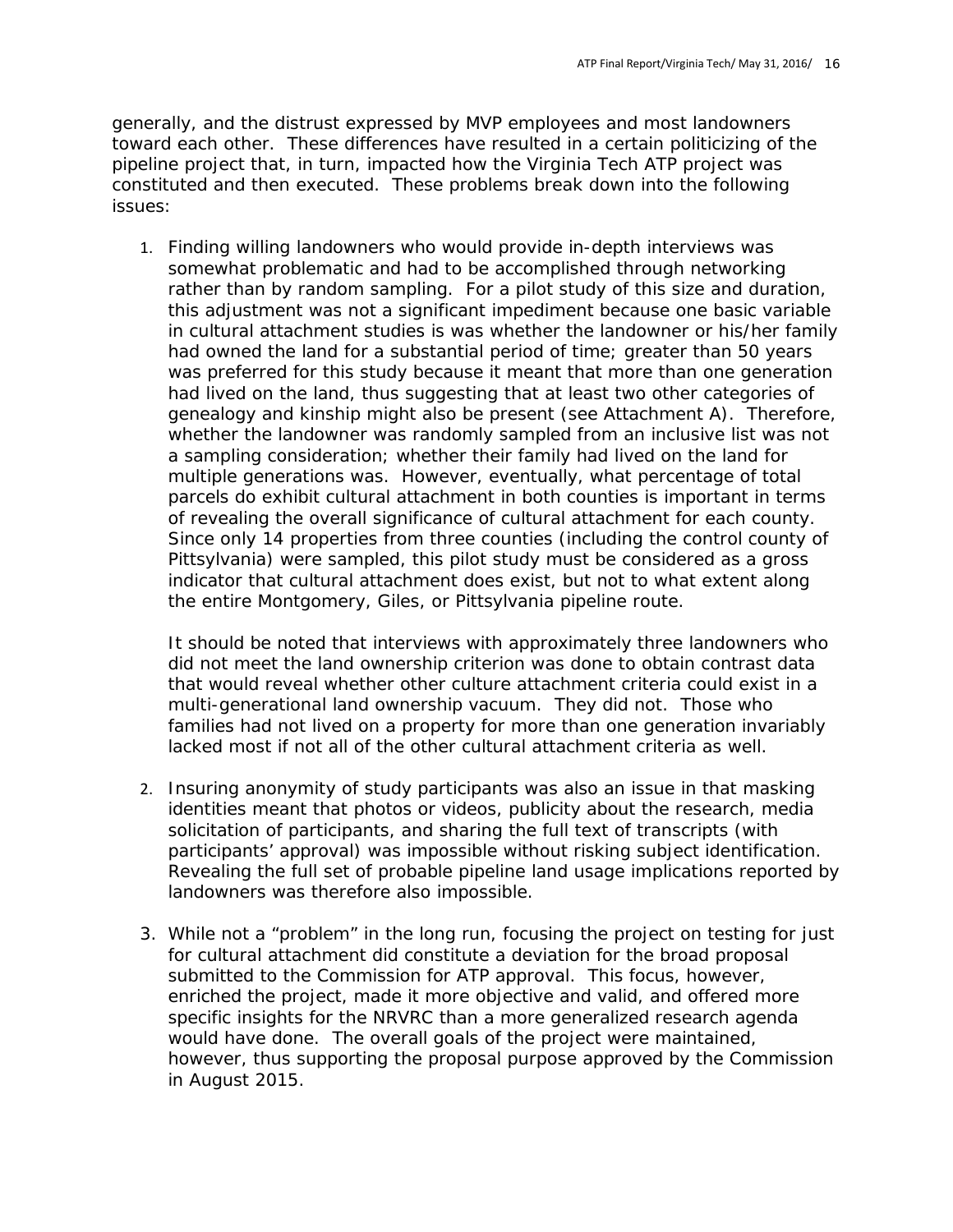4. Finally, the ATP audience evaluations offered some negative comments, in contrast to some very positive ones, that clustered into two general categories: possible bias and too limited a sample size to be useful. Regarding bias, the purpose of the study, to determine if cultural attachment existed, was potentially neutral on whether the MVP would be have positive or negative impact on the future of landowners' cultural attachment to their land. The interviews, however, revealed that all landowners possessing medium or high levels of cultural attachment also felt very strongly, sometimes with high emotion, that the pipeline would destroy their attachment to their land the cultural value system that they had towards it. Those few control interviewees who had little to no cultural attachment to their land also had negative feelings toward the construction of the pipeline, generally for reasons other than cultural attachment. Among them were depreciation of their real estate value, possible well water degradation, loss of use of significant portions of their land for profit because of easement restrictions, and general environmental degradation. In all cases, however, any bias against the pipeline revealed during the students' presentation was intrinsic to the data collected, not to an intentional bias on the part of the project's developer, Dr. Puckett.

Issues regarding sample size would have much merit if the study were more than simply a pilot study with secondary purposes of educating Virginia Tech students in how to conduct interview and ethnographic community-based research. With only one term to complete the study, with issues in identifying interviewees (see point 1 above), and with students having full schedules with other courses, how many interviews could be conducted was, indeed, a problem. However, 14 is an adequate number statistically to identify possible data trends for this type of research and inform the future study planned for a full study of cultural attachment by university faculty as described in section 1.0. That is, concerns about sample size should be contextualized into the goals and purposes of the project more generally.

### **5.0 Program Continuation and Sustainability**

### a. Short-term impact

The short-term impact of the program is to put it on hiatus until after Virginia Tech hosts the Appalachian Studies Association Conference in March 2017. Executing the ATP class is extremely demanding, requiring much more of a time commitment than other more traditional, class-focused courses. Dr. Puckett's time, and the time of other Virginia Tech Appalachian Studies faculty who could teach the ATP course effectively, is and will be committed to making this conference successful; sufficient time to teach a well-planned ATP course is not available until Fall 2017.

#### b. Long-term impact

The long-term impact of the program is significant, given college and university level interest in what Appalachian Studies has produced over the last 13 years of its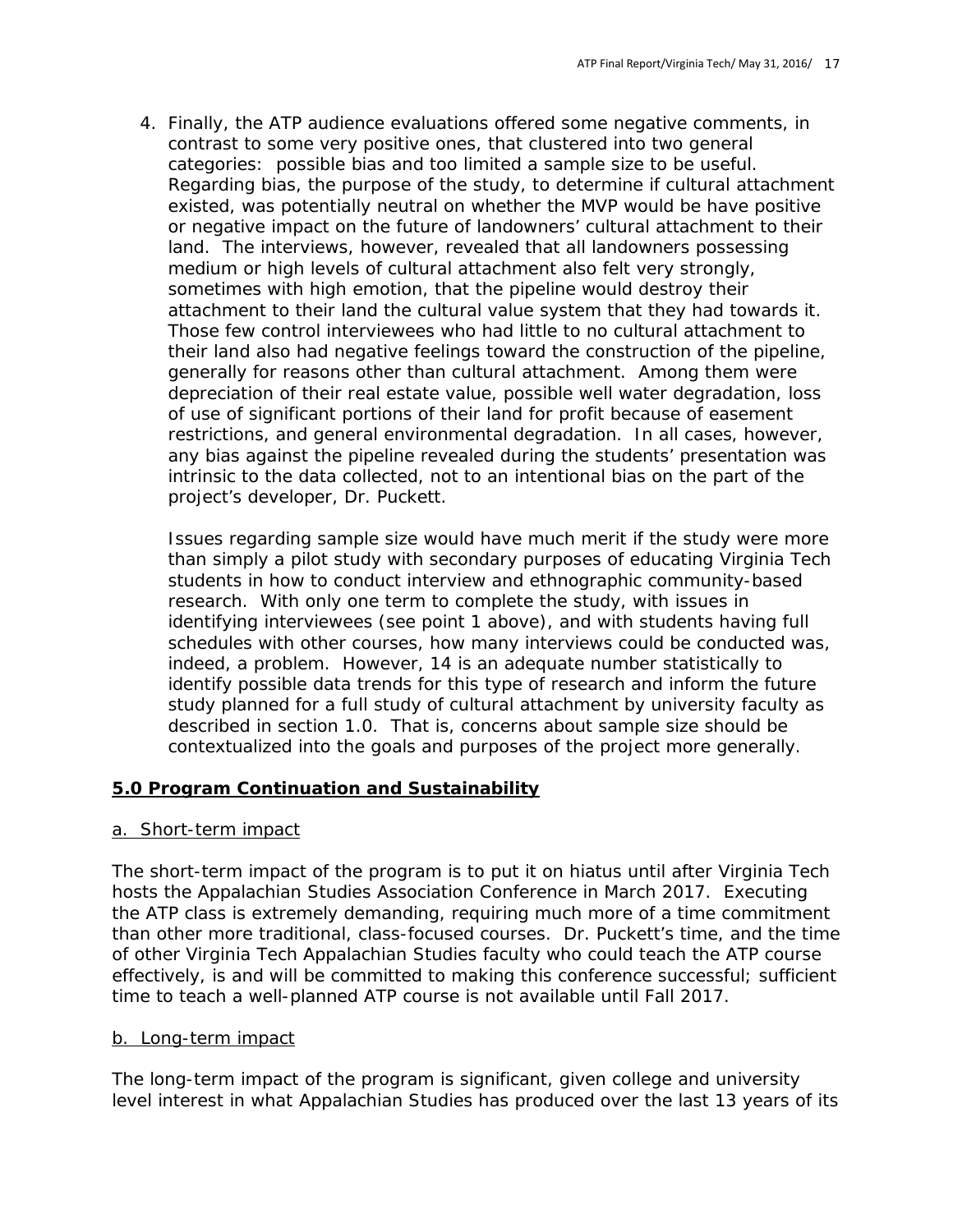involvement in the ATP and in its impact on Appalachian Studies and community relationships. For example, all websites in the College of Liberal Arts and Human Sciences, in which Appalachian Studies is housed, now creates and edits all program, department, and center websites. In creating a new Appalachian Studies website, it made a point of including a link to the ATP website

[\(http://liberalarts.vt.edu/academics/majors-and-minors/appalachian-studies](http://liberalarts.vt.edu/academics/majors-and-minors/appalachian-studies-minor.html)[minor.html\)](http://liberalarts.vt.edu/academics/majors-and-minors/appalachian-studies-minor.html). This level of recognition indicates that the ATP is transcending the level of simply being an interesting class at Virginia Tech. This in turn means that additional university support through project continuation classes, small internal educational research grants, and university-level public relations visibility is more likely.

In addition, the ATP has most definitely advanced the visibility and respect for the Commission and Virginia Tech Appalachian Studies in area communities. Residents, particularly older ones, appreciate being involved in projects they can relate to and that include young university students who are engaged and willing to learn from them. The products of the projects are also valued because they are constructed and distributed in a manner that impacts them directly. Implementing ATP projects with off campus community residents has become easier to do over the years as a result.

Furthermore, students taking this class and participating in the ATP are obtaining jobs because of it. While it is too soon to know if any for this ATP support period have been able to leverage their ATP learning experiences positively towards employment, others in previous years have done so—at least six who a known to Dr. Puckett at this point. Virginia Tech Appalachian Studies wants to continue this outcome if at all possible.

Finally, the ATP has served well as a seedbed for other projects, both by students and by Dr. Puckett. Many students have continued their research in subsequent semesters to enhance their resumes or simply to contribute to and learn more about a given project. So it has been with this cultural attachment project. As described here in section 3.0, this project has led to a planning for a major research project on cultural attachment involving at least faculty from three universities.

### **6.0 Conclusions and Recommendations**

This particular ATP project moved Virginia Tech's involvement into a different dimension of not only providing direction and personnel to meet a community need, but to also implement an actual research agenda that meets social science research protocols and requirements. In so doing, it added another layer to its approach to the ATP, one that it intends to continue in the future simply because it offers a more multidimensional and complex approach to community/university partnerships.

With respect to the ATP itself, it has now reached a relatively stable plateau of institutional/community engagement that results in interesting findings and very helpful insights into the state of the region each year. The dedicated commitment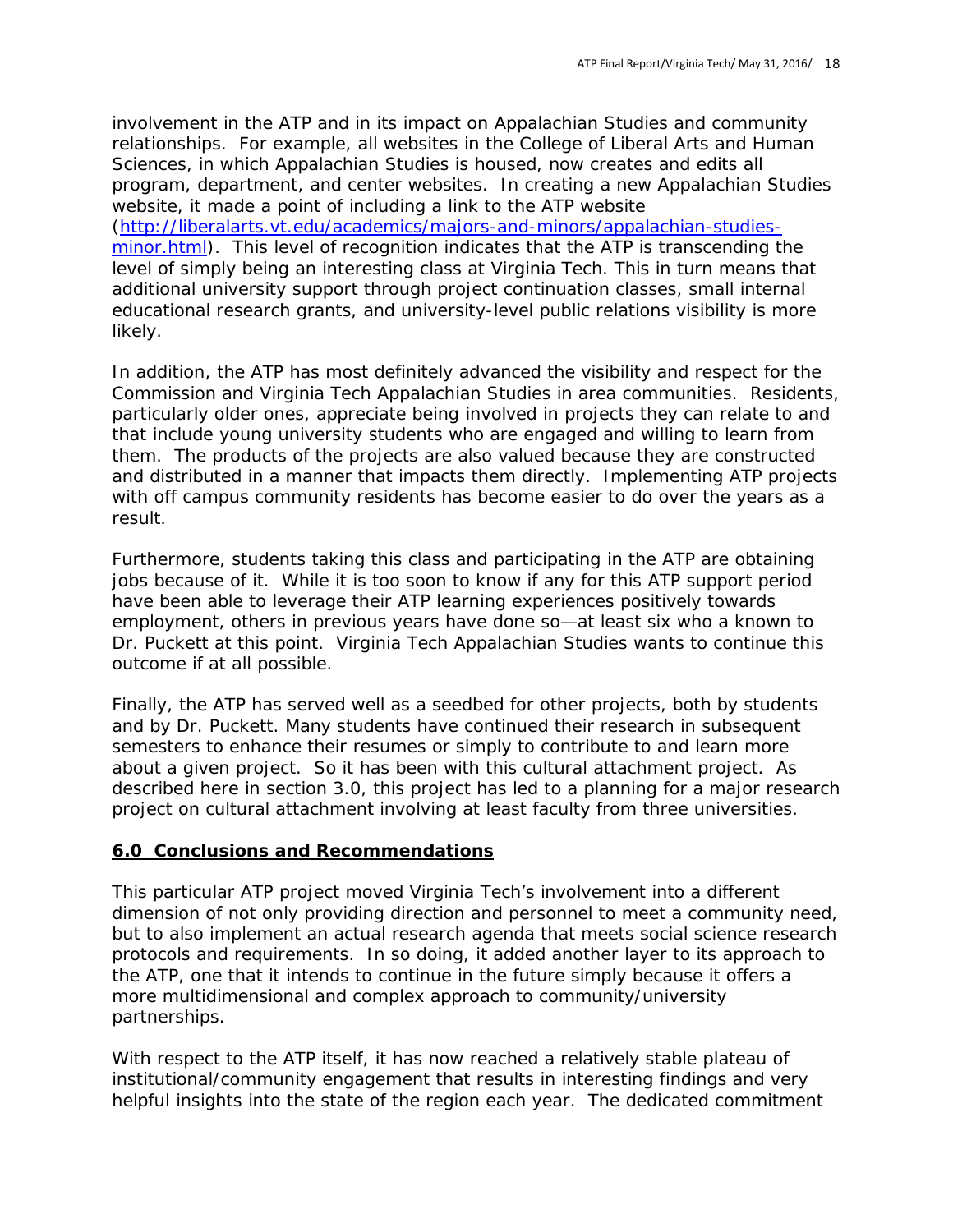of Roberta Herrin and her staff, as well as ETSU more generally, have made this success happen "on the ground," so to speak, while the support of the Commission has provided the necessary foundation from which they have been able to build. It has been a privilege to be part of this process.

Finally, one hoped for outcome of this year's project was to bring project findings about a critically important issue to most counties involved in the proposed MVP project to the Commission itself. It is our assertion that the Commission may well be negatively impacted by this corporate project if the concerns by landowners regarding cultural attachment prove to be well founded. It may find that meeting its strategic goals are impeded by the fallout from loss of the material places that have historically nurtured the distinct cultural orientations forming the region, orientations that have been foundational to the Commission's support for cultural asset development. This possibility may not be revealed by a single pipeline project, such as the MVP, but potentially so if the proposed four mega pipelines are built through West Virginia and Appalachian Virginia plus other states (for example, North Carolina). Those of us involved in this project strongly suggest that the Commission begin examining this potential outcome in case landowners' own prognostications prove to be true.

# **7.0 References**

Adams, Duncan 2014 A. Mountain Valley Pipeline Plan Raises Ire in Roanoke County. Roanoke, VA: *Roanoke Times*. October 14. URL< [http://www.roanoke.com/news/local/roanoke\\_county/mountain-valley](http://www.roanoke.com/news/local/roanoke_county/mountain-valley-pipeline-plan-raises-ire-in-roanoke-county/article_528a6a86-4e51-53db-bf9c-ad74660bf5b3.html)[pipeline-plan-raises-ire-in-roanoke-county/article\\_528a6a86-4e51-53db](http://www.roanoke.com/news/local/roanoke_county/mountain-valley-pipeline-plan-raises-ire-in-roanoke-county/article_528a6a86-4e51-53db-bf9c-ad74660bf5b3.html)[bf9c-ad74660bf5b3.html>](http://www.roanoke.com/news/local/roanoke_county/mountain-valley-pipeline-plan-raises-ire-in-roanoke-county/article_528a6a86-4e51-53db-bf9c-ad74660bf5b3.html) (Accessed June 15, 2015).

2014B. Montgomery County Crowd Registers Opposition to Pipeline. Roanoke, VA: *Roanoke Times*. November 5, 2014. URL: [http://www.roanoke.com/news/local/montgomery\\_county/montgomery](http://www.roanoke.com/news/local/montgomery_county/montgomery-county-crowd-registers-opposition-to-pipeline/article_77652167-1b8d-5754-ab78-53674851a3aa.html)[county-crowd-registers-opposition-to-pipeline/article\\_77652167-1b8d-5754](http://www.roanoke.com/news/local/montgomery_county/montgomery-county-crowd-registers-opposition-to-pipeline/article_77652167-1b8d-5754-ab78-53674851a3aa.html) [ab78-53674851a3aa.html>](http://www.roanoke.com/news/local/montgomery_county/montgomery-county-crowd-registers-opposition-to-pipeline/article_77652167-1b8d-5754-ab78-53674851a3aa.html) (Accessed June 15, 2015).

2015C. Anger, Defiance Mark Mountain Valley Pipeline Meeting in Giles County. Roanoke, VA: *Roanoke Times.* November 21, 2014. URL: < [http://www.roanoke.com/news/local/giles\\_county/anger-defiance-mark](http://www.roanoke.com/news/local/giles_county/anger-defiance-mark-mountain-valley-pipeline-meeting-in-giles-county/article_1fe8c9f3-dc38-5847-a8e5-2bc1a6d3d40b.html)[mountain-valley-pipeline-meeting-in-giles-county/article\\_1fe8c9f3-dc38-](http://www.roanoke.com/news/local/giles_county/anger-defiance-mark-mountain-valley-pipeline-meeting-in-giles-county/article_1fe8c9f3-dc38-5847-a8e5-2bc1a6d3d40b.html) [5847-a8e5-2bc1a6d3d40b.html>](http://www.roanoke.com/news/local/giles_county/anger-defiance-mark-mountain-valley-pipeline-meeting-in-giles-county/article_1fe8c9f3-dc38-5847-a8e5-2bc1a6d3d40b.html) (Accessed June 15, 2015).

Appalachian Mountain Advocates, the Southern Environmental Law Center, the Center for Biological Diversity, and 25 additional submitters. 2015. Comments on FERC's Notice to Prepare an EIS for the Planned Mountain Valley Pipeline Project, FERC Docket No. PF15-3-000. Lewisburg, WV: Appalachian Mountain Advocates.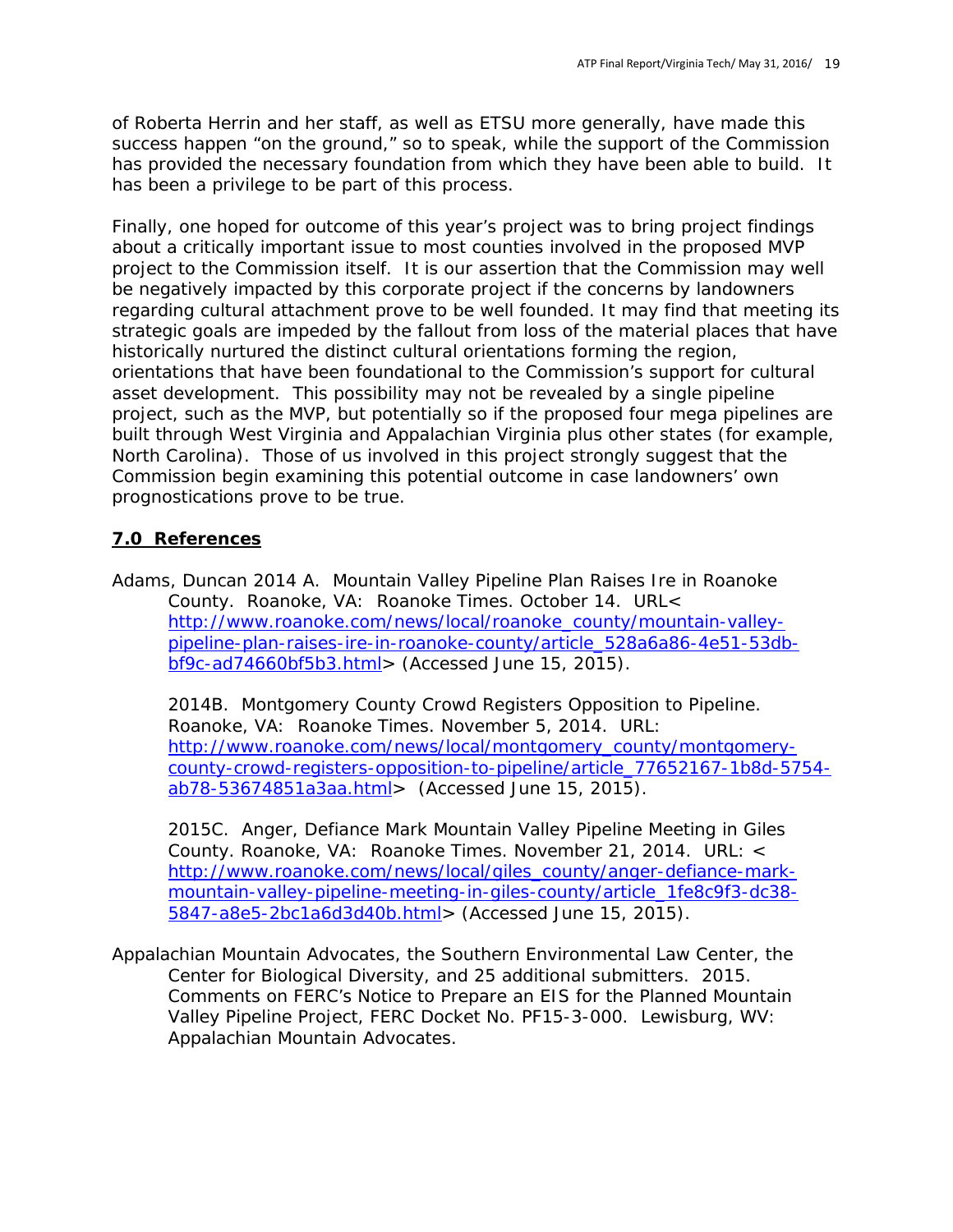- Community Development. 2015. Radford, VA: New River Valley Regional Commission. URL: < [http://www.nrvpdc.org/communitydevelopment.html>](http://www.nrvpdc.org/communitydevelopment.html) (Accessed June 15, 2015).
- Draft Resource Report Nos. 2, 6, and 9. 2015. Pittsburgh, PA: Mountain Valley Pipeline. URL: < [http://mountainvalleypipeline.info/wp](http://mountainvalleypipeline.info/wp-content/uploads/2014/06/Draft-resource-reports-2-6-and-9.pdf)[content/uploads/2014/06/Draft-resource-reports-2-6-and-9.pdf>](http://mountainvalleypipeline.info/wp-content/uploads/2014/06/Draft-resource-reports-2-6-and-9.pdf) (Accessed June d15, 2015).
- Economic Development. 2015. Radford, VA: New River Valley Regional Commission. URL: < [http://www.nrvpdc.org/communitydevelopment.html>](http://www.nrvpdc.org/communitydevelopment.html) (Accessed June 15, 2015).
- Flora, Cornelia Butler and Jan L. Flora. 2015. Rural Communities: Legacy + Change. 5<sup>th</sup> ed. New York, NY: Westview Press.
- Friedman, Paul. August 3, 2015. FERC Memorandum to Office of the Secretary. FERC elibrary 20150804-0011.
- Home. 2015. Pittsburgh, PA: Mountain Valley Pipeline. URL: < [http://mountainvalleypipeline.info>](http://mountainvalleypipeline.info/) (Accessed Jun 15, 2015).
- Meadows, Craig. 2015. Montgomery County, Virginia, County Administrator. Personal Communication, June 15.
- Mountain Valley Pipeline Offers Significant Economic Benefits at the State and County Levels. 2014. Pittsburgh, PA: Mountain Valley Pipeline News Release, December 11. URL: [http://mountainvalleypipeline.info/wp](http://mountainvalleypipeline.info/wp-content/uploads/2014/06/WV-Econ-Bene-News-Release-FINAL.pdf)[content/uploads/2014/06/WV-Econ-Bene-News-Release-FINAL.pdf>](http://mountainvalleypipeline.info/wp-content/uploads/2014/06/WV-Econ-Bene-News-Release-FINAL.pdf) (Accessed June 15, 2015).
- New Study Projects Major Economic Benefits from Mountain Valley Pipeline for Southwest and Southside Virginia. 2014. Pittsburgh, PA: Mountain Valley News Release, December 11. URL: [http://mountainvalleypipeline.info/wp](http://mountainvalleypipeline.info/wp-content/uploads/2014/06/VA-Econ-Bene-News-Release-FINAL.pdf)[content/uploads/2014/06/VA-Econ-Bene-News-Release-FINAL.pdf>](http://mountainvalleypipeline.info/wp-content/uploads/2014/06/VA-Econ-Bene-News-Release-FINAL.pdf) (Accessed June 15, 2015).
- Phillips, Spencer. (Oct. 6, 2015) Reason for Caution: Mountain Valley Economic Studies Overestimate Benefits, Downplay Costs. Charlottesville, VA: Key-Log Economics.
- Preserve Craig. 2015. URL: < [http://www.preservecraig.org/>](http://www.preservecraig.org/) (Accessed May 27, 2016).
- Preserve Floyd. 2015. URL: < [http://www.preservefloyd.org/>](http://www.preservefloyd.org/) (Accessed May 27, 2016).